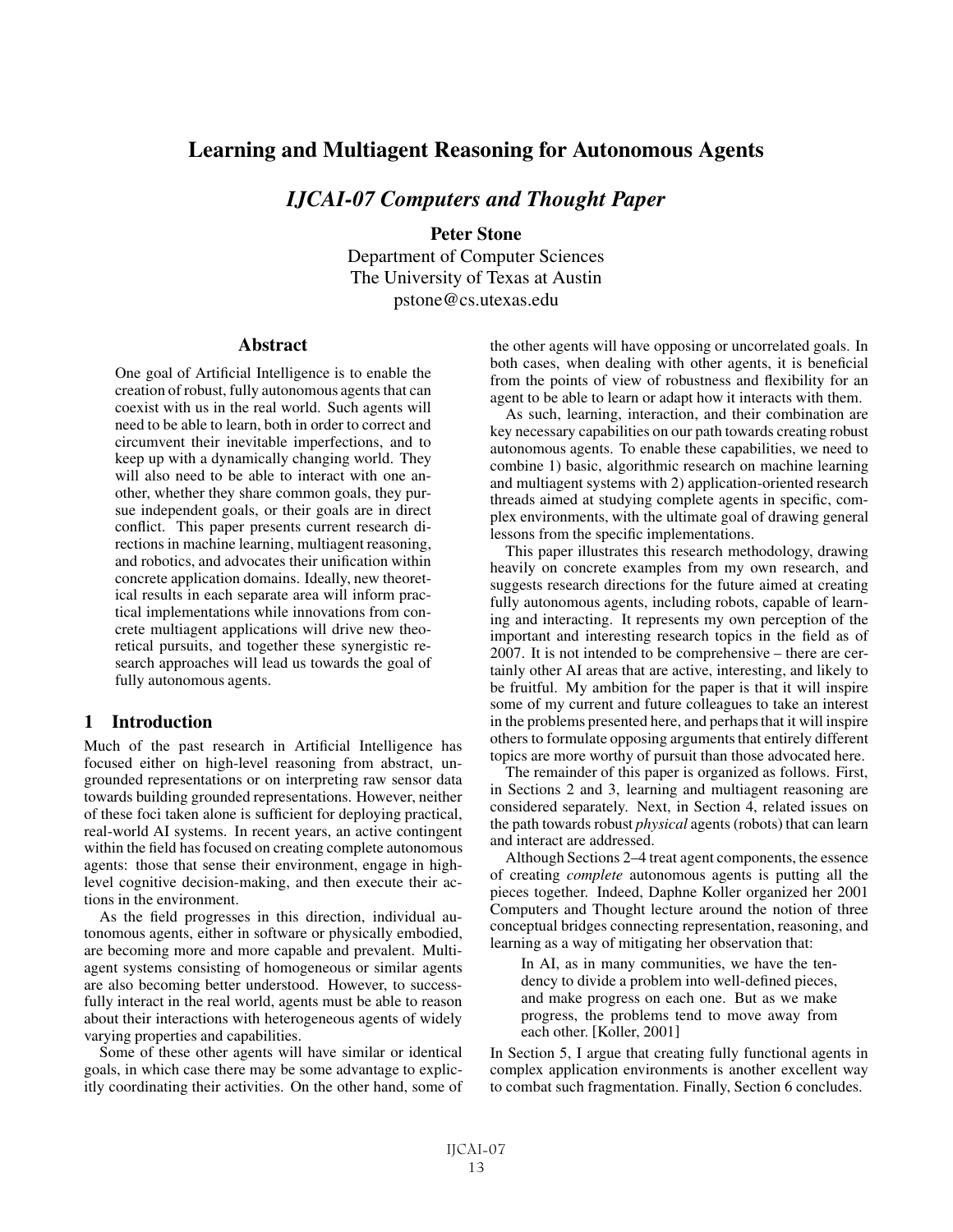# 2 Learning

Machine Learning has been an active area within AI for many years. Indeed Tom Mitchell's Computers and Thought paper more than two decades ago refers to "a resurgence of interest in machine learning" due to advances in general problem solving and knowledge-based expert systems [Mitchell, 1983]. Since then, supervised learning methods, for both classification and regression, have matured to the point of enabling a general purpose toolkit that can be used productively by experts and novices alike [Witten and Frank, 1999]. Similarly, unsupervised learning algorithms for data clustering have advanced nicely. But from the point of view of autonomous agents, it is the relatively recent development of reinforcement learning (RL) algorithms, designed to learn action selection from delayed reward in sequential decision making problems, that is most significant.<sup>1</sup>

Unlike classical supervised and unsupervised learning where the learner must be supplied with training data so that it can learn a function from features to the target set, the premise of RL matches the agent paradigm exactly: the learner gathers its own training data by interacting with the environment so that it can learn a policy mapping states to actions. An RL agent repeatedly takes actions that both move it to a new state in its environment and lead to some immediate reward signal. The learner must explicitly tradeoff between exploration and exploitation in an effort to maximize the long-term reward that it will receive.

One common approach to reinforcement learning relies on the concept of *value functions*, which indicate, for a particular policy, the long-term value of a given state or state-action pair. *Temporal difference* (TD) methods [Sutton, 1988], which combine principles of dynamic programming with statistical sampling, use the immediate rewards received by the agent to incrementally improve both the agent's policy and the estimated value function for that policy. Hence, TD methods enable an agent to learn during its "lifetime" from its individual experience interacting with the environment.<sup>2</sup>

For small problems, the value function can be represented as a table. However, the large, probabilistic domains which arise in the real world usually require coupling TD methods with a *function approximator*, which represents the mapping from state-action pairs to values via a more concise, parameterized function and uses supervised learning methods to set its parameters. Many different methods of function approximation have been used successfully, including CMACs, radial basis functions, and neural networks [Sutton and Barto, 1998]. However, using function approximators requires making crucial representational decisions (e.g. the number of hidden units and initial weights of a neural network). Poor design choices can result in estimates that diverge from the optimal value function [Baird, 1995] and agents that perform poorly. Even for reinforcement learning algorithms with guaranteed convergence [Baird and Moore, 1999; Lagoudakis and Parr, 2003], achieving high performance in practice requires finding an appropriate representation for the function approximator. As Lagoudakis and Parr observe,

The crucial factor for a successful approximate algorithm is the choice of the parametric approximation architecture(s) and the choice of the projection (parameter adjustment) method. [Lagoudakis and Parr, 2003]

Nonetheless, representational choices are typically made manually, based only on the designer's intuition.

Despite an early emphasis in the field on "tabula rasa" learning, it is becoming increasingly accepted that the process of designing agents for complex, real-world domains will always require some manual input of this sort. The key to success will be limiting the requirements for human knowledge to tasks and representations for which humans have good intuitions. As referred to above, the existence of a general purpose toolkit that can be used without expert knowledge of the underlying algorithms suggests that supervised learning methods are mature enough for use in robust, complex systems. That is not yet the case for RL. Despite the elegant theory that accompanies TD methods, most notably that Q-learning converges to an optimal value function if every state is visited infinitely often [Watkins, 1989], and despite a limited number of successes that have been reported in large-scale domains [Tesauro, 1994; Crites and Barto, 1996; Stone *et al.*, 2005], crucial, somewhat unintuitive decisions about representations need to be made based on a deep understanding of the underlying algorithms and application domain.

The remainder of this section outlines directions for research that will help current reinforcement learning, and other machine learning, methods scale up to the point that they can become core components of fully autonomous agents in realworld tasks. Sections 2.1 and 2.2 deal with automatically adjusting knowledge representations used for learning. Sections 2.3 and 2.4 address ways in which humans can provide intuitive knowledge to learning agents, either by providing a subtask decomposition or by suggesting related tasks for knowledge transfer.

## 2.1 Adaptive Function Approximation

In order to address the observation of Lagoudakis and Parr above, Whiteson and Stone [2006] automate the search for effective function approximators for RL agents by applying optimization techniques to the representation problem. In that research, we propose using evolutionary methods [Goldberg, 1989] for optimizing the representation because of their demonstrated ability to discover effective representations [Gruau *et al.*, 1996; Stanley and Miikkulainen, 2002]. Synthesizing evolutionary and TD methods results in a new approach called *evolutionary function approximation*, which automatically selects function approximator representations that enable efficient individual learning. Thus, this method

<sup>&</sup>lt;sup>1</sup>This is not to say that classical learning is irrelevant to agents. An autonomous agent may well incorporate learned predictions as a part of its world model. For example an autonomous bidding agent may use regression to predict the future closing price of an auction, and then use this information to evaluate its potential bids [Stone *et al.*, 2003].

<sup>&</sup>lt;sup>2</sup>TD methods contrast with policy search methods which learn based on the results of holistic policy evaluations rather than from individual action effects.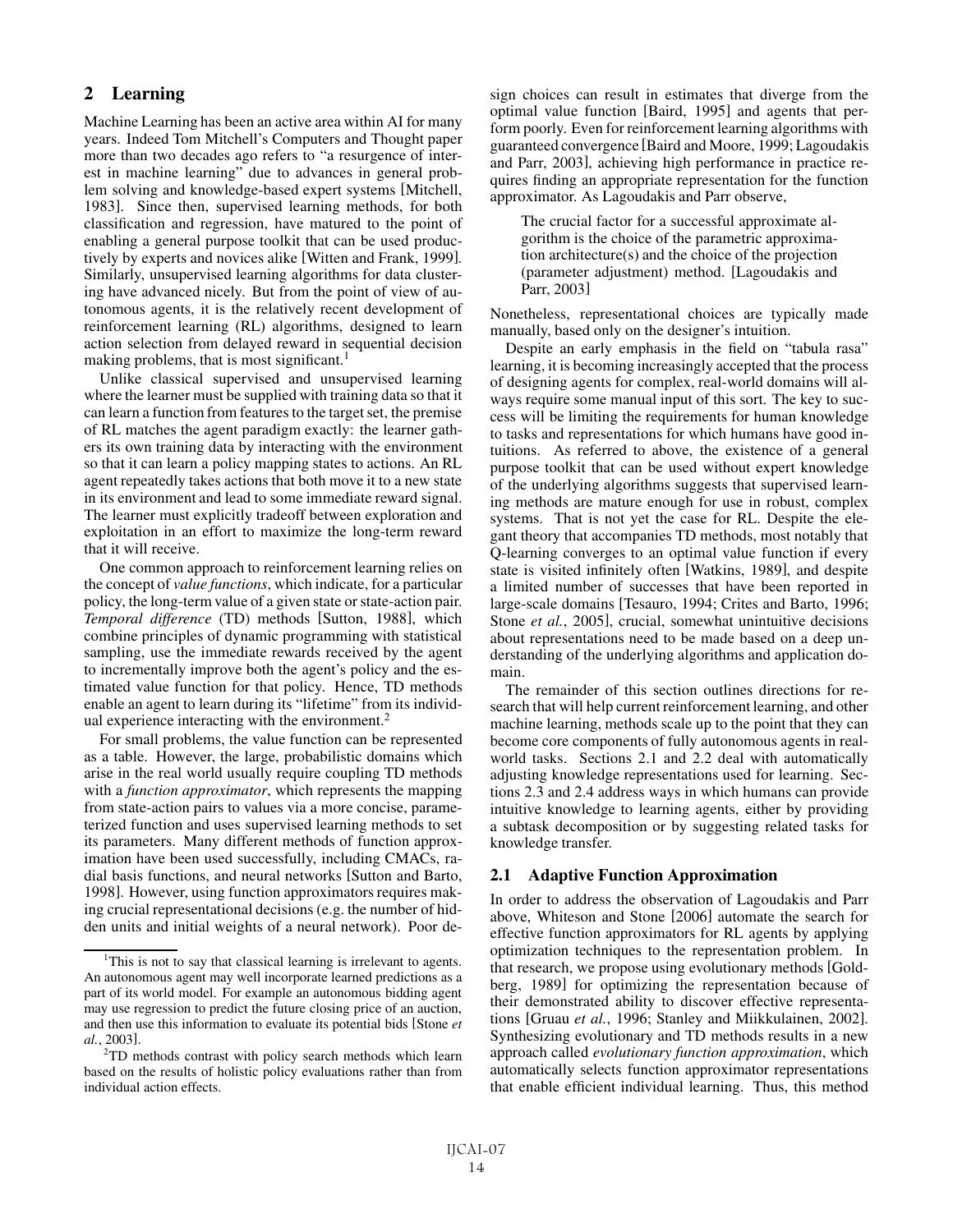*evolves* individuals that are better able to *learn*. This biologically intuitive combination has been applied to computational systems in the past [Hinton and Nowlan, 1987; Ackley and Littman, 1991; Boers *et al.*, 1995; French and Messinger, 1994; Gruau and Whitley, 1993; Nolfi *et al.*, 1994] but never, to our knowledge, to aid the discovery of good TD function approximators.

Specifically, we use NeuroEvolution of Augmenting Topologies (NEAT) [Stanley and Miikkulainen, 2002] to select neural network function approximators for Qlearning [Watkins, 1989], a popular TD method. The resulting algorithm, called NEAT+Q, uses NEAT to evolve topologies and initial weights of neural networks that are better able to learn, via backpropagation, to represent the value estimates provided by Q-learning.

In experimental evaluation, we test Q-learning with a series of manually designed neural networks and compare the results to NEAT+Q and regular NEAT, which learns direct representations of policies. The results demonstrate that evolutionary function approximation can significantly improve the performance of TD methods, thus providing a much-needed practical approach to selecting TD function approximators, automating a critical design step that is typically performed manually.

Though that research takes a step towards automating the choice of representations for learning, there is still much room for future work, including extending it to use different policy search methods such as PEGASUS [Ng and Russell, 2000] and policy gradient methods [Sutton *et al.*, 2000]; and perhaps more importantly, optimizing function approximators other than neural networks, such as CMACs and radial basis functions. Research on feature selection to adapt the inputs to the representation [Fawcett, 1993; Whiteson *et al.*, 2005] is also in this space of adaptive representations.

## 2.2 Learned Abstractions

Another approach to adjusting problem representation is*state abstraction*, which maps two distinct ground states to a single abstract state if an agent should treat the ground states in exactly the same way. The agent can still learn optimal behavior if the environment satisfies a particular condition, namely that each action has the same abstract outcome (next state and reward) for all primitive states that are mapped to the same abstract state: ground states that are grouped together must share the same local behavior in the abstract state space [Dean and Givan, 1997; Ravindran and Barto, 2003]. However, this cited research only applies in a planning context, in which the domain model is given, or if the user manually determines that the condition holds and supplies the corresponding state abstraction to the RL algorithm.

Jong and Stone [2005] propose an alternative condition for state abstraction that is more conducive to automatic discovery. Intuitively, if an agent can behave optimally while ignoring a certain variable of the state representation, then it might be able to learn successfully while ignoring that state variable. Recognizing that discovering such qualitative structure tends to require more time than learning an optimal behavior policy [Thrun and Schwartz, 1995], this approach suggests a knowledge-transfer framework, in which we analyze learned policies in one environment to discover abstractions that might improve learning in similar environments.

We introduce an efficient algorithm that discovers local regions of the state space in which the same action would be optimal regardless of the value of a given set of state variables. For example, you would take the same route to work in New York no matter what the weather is in London. This algorithm depends on determining what set of actions is optimal in each state; we give two statistical tests for this criterion that trade off computational and sample complexity. We then generalize this learned structure to a similar environment, where an agent can ignore each set of state variables in the corresponding learned region of the state space.

We must take care when we apply our discovered abstractions, since the criteria we use in discovery are strictly weaker than those given in other work on safe state abstraction [Li *et al.*, 2006]. Transferring abstractions from one domain to another may also introduce generalization error. To preserve convergence to an optimal policy, we encapsulate our state abstractions in *temporal abstractions*, or *options*, which construe sequences of primitive actions as constituting a single abstract action [Sutton *et al.*, 1999]. In contrast to previous work with temporal abstraction, we discover abstract actions intended just to simplify the state representation, not to achieve a certain goal state. RL agents equipped with these abstract actions thus learn when to apply state abstraction the same way they learn when to execute any other action.

The fact that abstractions are the building blocks for hierarchical RL suggests the recursive application of our abstraction discovery technique to create hierarchies of temporal abstractions that explicitly facilitate state abstractions, as in MAXQ task decompositions [Dietterich, 2000]. This possibility highlights the need for robust testing of optimal actions, since each application of our method adds new potentially optimal actions to the agent. Learning MAXQ hierarchies based on our method is a natural direction for future research.

## 2.3 Layered Learning

Hierarchies in general are powerful tools for decomposing complex control tasks into manageable subtasks. As a case in point, mammalian biology is a composition of hierarchically organized components, each able to perform specialized subtasks. These components span many levels of behavior ranging from individual cells to complex organs, culminating in the complete organism. Even at the purely behavioral level, organisms have distinct subsystems, including reflexes, the visual system, etc. It is difficult to imagine a monolithic entity that would be capable of the range and complexity of behaviors that mammals exhibit.

As covered in the previous section, initial steps have been made towards learning hierarchies automatically in relatively simple domains. However, in complex tasks, the hierarchies still need to be defined manually [Brooks, 1986; Gat, 1998]. Layered learning [Stone and Veloso, 1998; 2000a] is a hierarchical paradigm that similarly requires a given task decomposition, but that then relies on *learning* the various subtasks necessary for achieving the complete high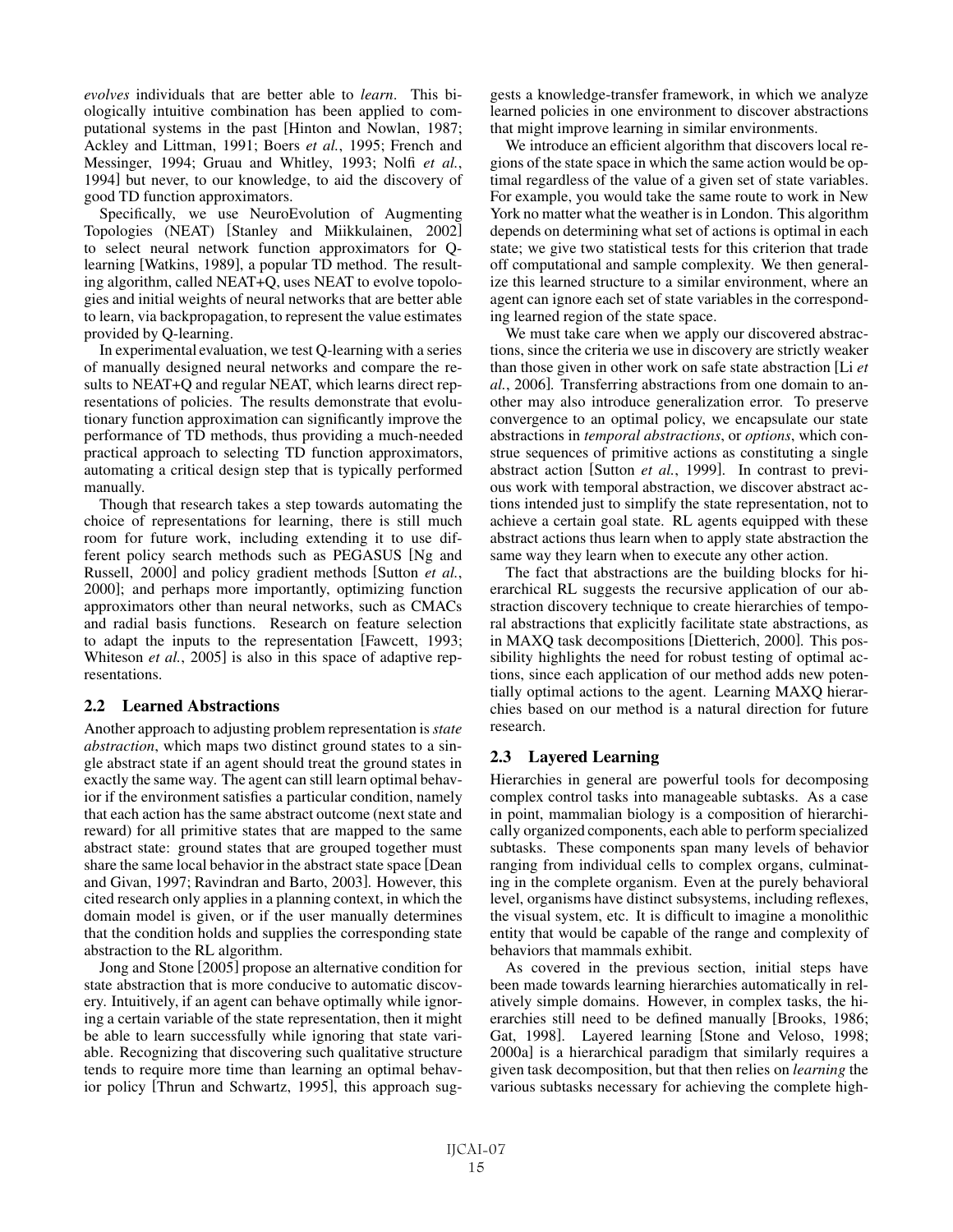level goal. Layered learning is a bottom-up paradigm by which low-level behaviors (those closer to the environmental inputs) are trained prior to high-level behaviors.

The layered learning approach is somewhat reminiscent of Rodney Brooks' subsumption architecture as summarized in his Computers and Thought paper [Brooks, 1991]. The subsumption architecture layers control modules, allowing highlevel controllers to override lower-lever ones. Each control level is capable of controlling a robot on its own up to a specified level of functionality. In order to focus on learning and to move quickly to high-level behaviors, layered learning abandons the commitment to have every layer be completely able to control a robot. Instead, many situation-specific (but as general as possible) behaviors are learned which are then managed by higher-level behaviors. Nevertheless, the idea of building higher levels of functionality on top of lower levels is retained.

Table 1 summarizes the principles of the layered learning paradigm which are described in detail in this section.

- 1. A mapping directly from inputs to outputs is not tractably learnable.
- 2. A hierarchical task decomposition is given.
- 3. Machine learning exploits data to train and/or adapt. Learning occurs separately at each level.
- 4. The output of learning in one layer feeds into the next layer.

Table 1: The key principles of layered learning.

#### Principle 1

Layered learning is designed for domains that are too complex for learning a mapping directly from the input to the output representation. Instead, the layered learning approach consists of breaking a problem down into several task layers. At each layer, a concept needs to be acquired. A machine learning (ML) algorithm abstracts and solves the local concept-learning task.

## Principle 2

Layered learning uses a bottom-up incremental approach to hierarchical task decomposition. Starting with low-level subtasks, the process of creating new ML subtasks continues until the high-level tasks, that deal with the full domain complexity, are reached. The appropriate learning granularity and subtasks to be learned are determined as a function of the specific domain. The task decomposition in layered learning is not automated. Instead, the layers are defined by the ML opportunities in the domain.

#### Principle 3

Machine learning is used as a central part of layered learning to exploit data in order to *train* and/or *adapt* the overall system. ML is useful for training functions that are difficult to fine-tune manually. It is useful for adaptation when the task details are not completely known in advance or when they may change dynamically. Like the task decomposition itself, the choice of machine learning method depends on the subtask.

#### Principle 4

The key defining characteristic of layered learning is that each learned layer directly affects the learning at the next layer. A learned subtask can affect the subsequent layer by:

- constructing the set of training examples;
- providing the features used for learning; and/or
- pruning the output set.

Layered learning was originally applied in a complex, multi-agent learning task, namely simulated robot soccer in the RoboCup soccer server [Noda *et al.*, 1998]. An extension that allows for concurrent training of multiple layers was also implemented in simulation [Whiteson and Stone, 2003]. As described below in Section 4.1, layered learning has recently been applied successfully on physical robots. In all these cases, the subtask decomposition is supplied manually and if relatively intuitive to construct. Nonetheless, discovering ways to automate this decomposition, perhaps by leveraging the abstraction discovery work described in Section 2.2, is an important future goal.

## 2.4 Transfer Learning

A particularly topical area of AI research in 2007 is transfer learning: leveraging learned knowledge on a *source task* to improve learning on a related, but different, *target task*. Transfer learning can pertain to classical learning, but it is particularly appropriate for learning agents that are meant to persist over time, changing flexibly among tasks and environments. Rather than having to learn each new task from scratch, the goal is to enable an agent to take advantage of its past experience to speed up new learning.

For a reinforcement learning agent, there are several ways in which the source and target may differ in a transfer problem. For example, source and target tasks with the following differences have been studied in the literature:

- Transition function: Effects of agents' actions differ [Selfridge *et al.*, 1985]
- Reward structure: Agents have different goals [Singh, 1992]
- State space: Agents' environments differ [Konidaris and Barto, 2006; Fernandez and Veloso, 2006]
- Initial state: Agents start in different locations over time [Asada *et al.*, 1994]
- Actions: Agents have different available actions[Maclin *et al.*, 2005; Taylor *et al.*, 2005; Soni and Singh, 2006]
- State variables: Agents' state descriptions differ [Maclin] *et al.*, 2005; Taylor *et al.*, 2005; Soni and Singh, 2006]

In the most general case, the source and target can differ in all of these ways. For such cases, Taylor *et al.* [2005] introduce a method for transferring the learned value function in a source RL task to seed learning in the target. The key technical challenge is mapping a value function in one representation to a meaningful value function in another, typically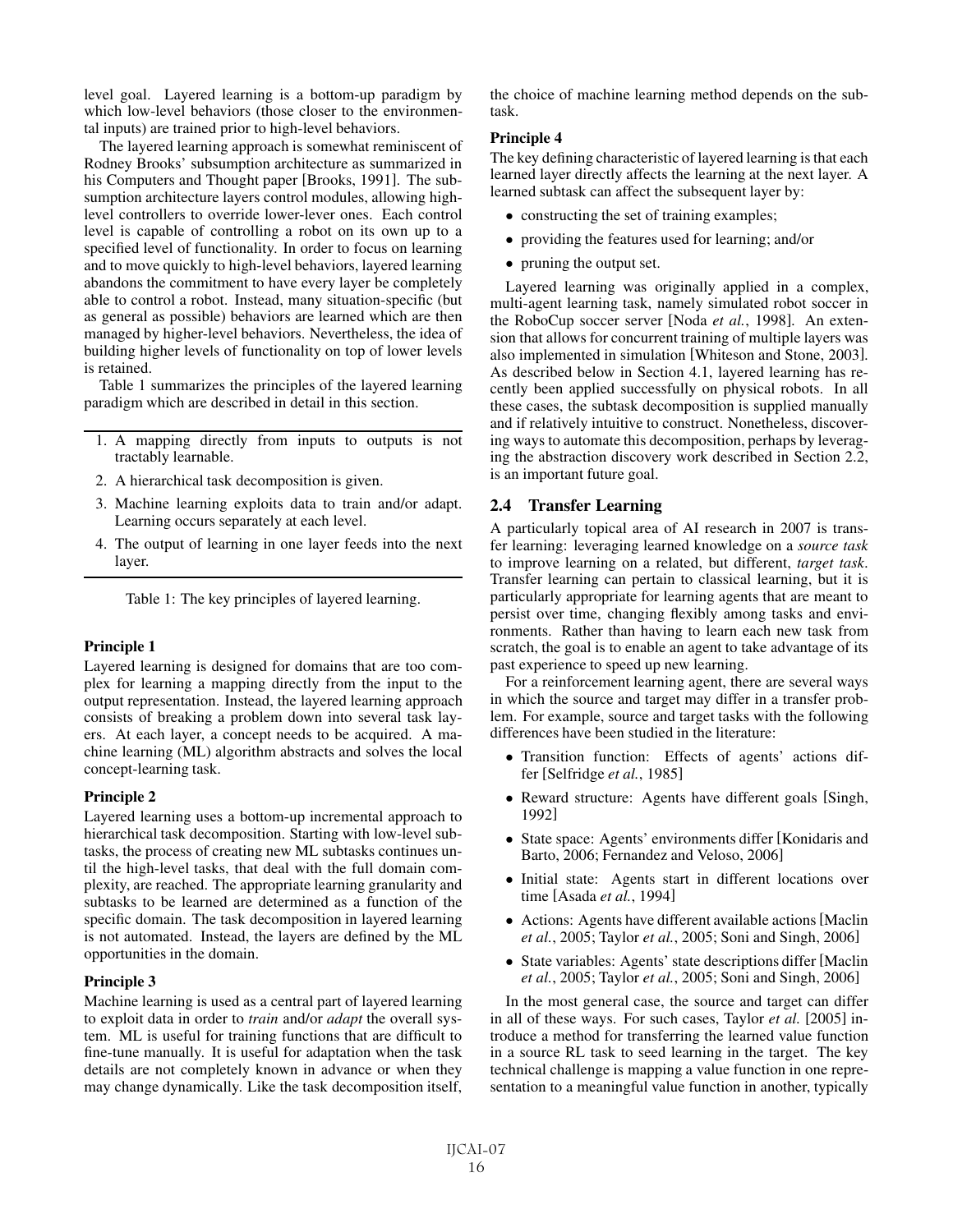larger, representation, despite the fact that state-action values are inherently task-specific.

Past research confirms that if two tasks are closely related the learned policy from one task can be used to provide a good initial policy for the second task. For example, Selfridge *et al.* [1985] showed that the 1-D pole balancing task could be made harder over time by shortening the length of the pole and increasing its mass; when the learner was first trained on a longer and lighter pole it could more quickly learn to succeed in the more difficult task with the modified transition function. In this way, the learner is able to refine an initial policy for a given task.

We consider the more general case where tasks are related but distinct in that their state and/or action spaces differ. To use the source policy  $\pi_S$  as the initial policy for a TD learner in the target task, we must transform the value function so that it can be directly applied to the new state and action space. We introduce the notion of a behavior transfer functional  $\rho(\pi_S) = \pi_T$  that will allow us to apply a policy in the target task. The policy transform functional,  $\rho$ , needs to modify the source policy and its associated value function so that it accepts the states in the target task as inputs and allows for the actions in the target task to be outputs, as depicted in Figure 1.

Defining  $\rho$  to do this modification in such a way that  $\pi_T$ is a good starting point for learning in the target is the key technical challenge to enable general behavior transfer. Current results indicate that such  $\rho$ 's do exist, at least for some tasks [Taylor *et al.*, 2005]. However, automating the discovery of the inter-task mapping between the state variables and actions in the source and target tasks remains an open challenge, as does automatically selecting the source and target tasks themselves.

## 3 Multiagent Reasoning

In addition to learning, a second essential capability of robust, fully autonomous agents is the ability to interact with other agents: multiagent reasoning. As argued in the introduction, to successfully interact in the real world, agents must be able to reason about their interactions with heterogeneous agents of widely varying properties and capabilities. Once we have a single complete agent that is able to operate autonomously for extended periods of time in the real world, it is inevitable that soon after we will have many. And they will need to interact with one another.

Though more recent to our field than Machine Learning, in the past decade Multiagent Systems (MAS) has begun to come to the forefront. As with any methodology, two important questions about MAS are:

- What advantages does it offer over the alternatives? and
- In what circumstances is it useful?

It would be foolish to claim that MAS should be used when designing all complex systems. Like any approach, there are some situations for which it is particularly appropriate, and others for which it is not. In a survey of the field, Stone and Veloso [2000b] summarized the circumstances in which MAS



Figure 1:  $\rho$  is a functional which transforms a value function Q from one task so that it is applicable in a second task that has different state and action spaces.

is appropriate.<sup>3</sup> For example, some domains *require* MAS, such as those in which agents represent people or organizations with different (possibly conflicting) goals and proprietary information; having multiple agents may speed up computation via parallelization; MAS can provide robustness via redundancy; MAS may be more scalable as a result of modularity; and they can be useful for their elucidation of fundamental problems in the social sciences and life sciences [Cao *et al.*, 1997], including intelligence itself [Decker, 1987]. Regarding this last point, as Weiß [1996] put it: "Intelligence is deeply and inevitably coupled with interaction." In fact, it has been proposed that the best way to develop intelligent machines might be to start by creating "social" machines [Dautenhahn, 1995]. This theory is based on the socio-biological theory that primate intelligence first evolved because of the need to deal with social interactions [Minsky, 1988].

Multiagent systems differ from single-agent systems in that several agents exist that model each other's goals and actions. In the fully general multiagent scenario, there may be direct interaction among agents (communication). Although this interaction could be viewed as environmental stimuli, we present inter-agent communication as being separate from the environment.

From an individual agent's perspective, multiagent systems differ from single-agent systems most significantly in that the environment's dynamics can be affected by other agents. In addition to the uncertainty that may be inherent in the domain, other agents intentionally affect the environment in unpredictable ways. Thus, all multiagent systems can be viewed as having dynamic environments. Figure 2 illustrates the view

<sup>&</sup>lt;sup>3</sup>Other takes on the same issue appear elsewhere [Bond and Gasser, 1988; Sycara, 1998].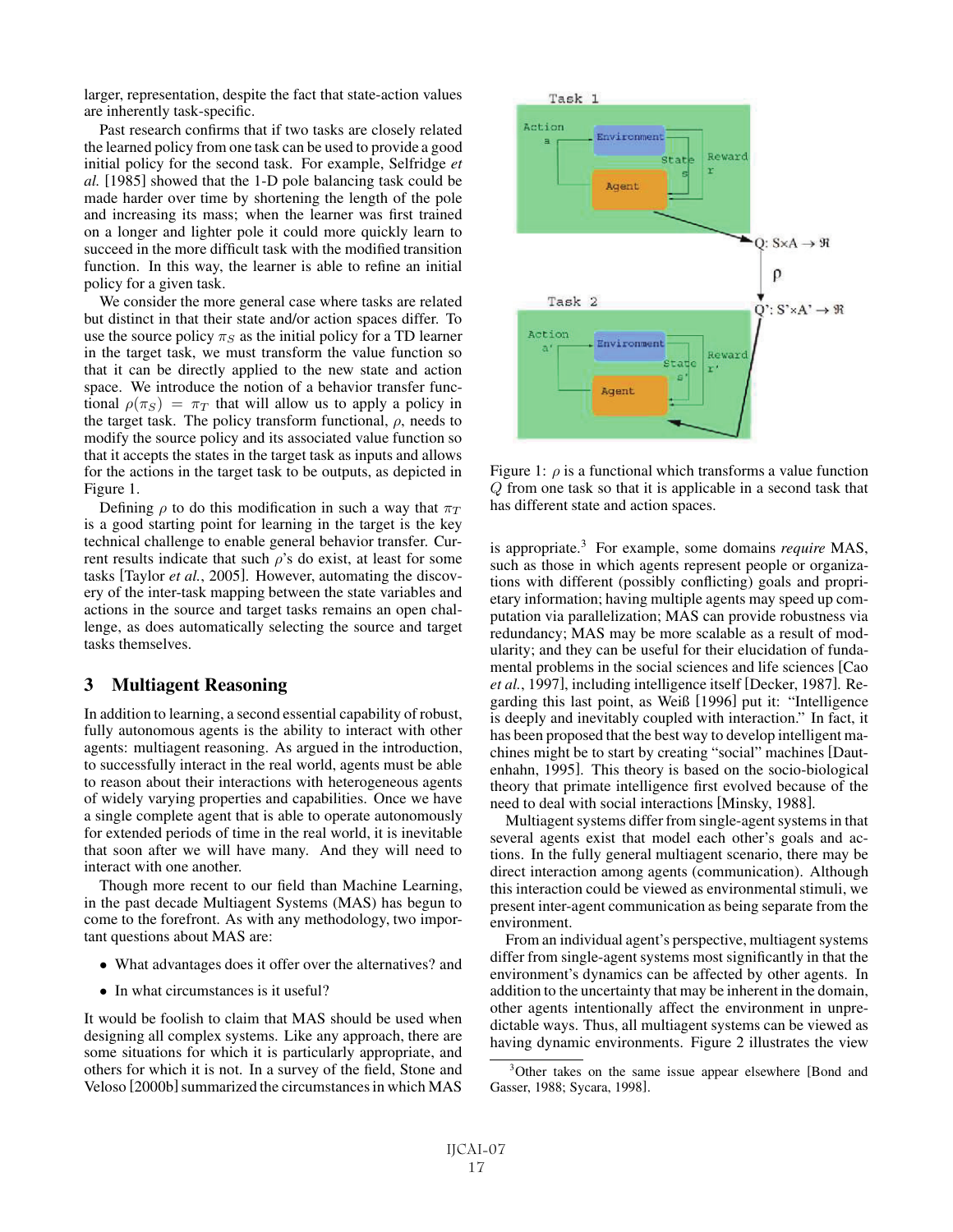that each agent is both part of the environment and modeled as a separate entity. There may be any number of agents, with different degrees of heterogeneity and with or without the ability to communicate directly.



Figure 2: The fully general multiagent scenario. Agents model each other's goals, actions, and domain knowledge, which may differ as indicated by the different fonts. They may also interact directly (communicate) as indicated by the arrows between the agents.

Most MAS research assumes that the protocol for interaction among agents is fixed from the outset. Perhaps they will interact via a well-defined communication language as represented by the arrows between the agents in Figure 2, or perhaps they will interact just through observation of one another's actions as is often the case in adversarial domains. However robust agents should also be able to cope with flexible forms of interaction. In Section 2, the focus was on research areas of Machine Learning that pertain to changing the representation of learned knowledge (e.g. function approximators, abstractions, and inter-task mappings for transfer) more so than the learning algorithms themselves. An analog in MAS is considering that the patterns and very rules of interaction among agents may be able to change over time. This section considers cases in which the rules of interaction can change (Sections 3.1 and 3.2) as well as cases in which the behaviors or capabilities of other agents change or are not known in advance so that adaptive agent modeling is useful or necessary (Section 3.3).

#### 3.1 Adaptive Mechanism Design

The first such case we consider is adaptive mechanism design, which lies in the space considered by Tuomas Sandholm's Computers and Thought lecture, namely agent-based electronic commerce [Sandholm, 2003]. This area falls at the intersection of Computer Science and Economics.

Recent years have seen the emergence of numerous auction platforms that cater to a variety of markets such as businessto-business procurement and consumer-to-consumer transactions. Many different types of auction *mechanisms* defining the rules of exchange may be used for such purposes. Varying parameters of the auction mechanism, such as auctioneer fees, minimum bid increments, and reserve prices, can lead to widely differing results depending on factors such as bidder strategies and product types. *Mechanism design* is the challenge of optimizing auction parameters so as to maximize an objective function, such as auctioneer revenue.

Mechanism design has traditionally been largely an analytic process. Assumptions such as full rationality are made about bidders, and the resulting properties of the mechanism are analyzed in this context [Parkes, 2001]. Even in largescale real-world auction settings such as the FCC Spectrum auctions, game theorists have convened prior to the auction to determine the best mechanism to satisfy a set of objectives. Historically, this process has been incremental, requiring several live iterations to iron out wrinkles, and the results have been mixed [Cramton, 1997; Weber, 1997]. An important component of this incremental design process involves reevaluating the assumptions made about bidders in light of auction outcomes. These assumptions pertain to bidders' intrinsic properties and to the manner by which these properties are manifested in bidding strategies.

Pardoe *et al.* [2006] address this problem by considering an *adaptive mechanism* that changes in response to observed bidder behavior through the use of a learning algorithm. Our view of adaptive mechanism design is illustrated in Figure 3. A parameterized mechanism is defined such that the seller can use an adaptive algorithm to revise parameters in response to observed results of previous auctions, choosing the most promising parameters to be used in future auctions. Upon execution, the parameterized mechanism clears one or more auctions involving a population of bidders with various, generally unknown, bidding strategies. The results of the auction are then taken as input to the adaptive algorithm as it revises the mechanism parameters in an effort to maximize an objective function such as seller revenue. Any number of continuous or discrete auction parameters may be considered, such as reserve prices, auctioneer fees, minimum bid increments, and whether the close is hard or soft [Wurman *et al.*, 2001].

The bidders in Figure 3 may use a variety of different bidding strategies, including heuristic, analytic, and learningbased approaches. For the latter to make sense, the same bidders must interact repeatedly with the mechanism, leading to a potential co-evolutionary scenario in which the bidders and mechanism continue to adapt in response to each other [Phelps *et al.*, 2002]. However, our approach does not depend on repeated interactions with the same bidders. The only required assumption about the bidders is that their behavior is somewhat consistent (e.g. bidders associated with a particular industry tend to bid similarly) for a sufficient period of time to allow for prediction of auction results as a function of the mechanism, at least in expectation. The main contribution of our work in this area is the presentation of a *metalearning* technique with which information about potential bidder behavior can be used to guide the selection of the method of adaptation and significantly improve auctioneer revenue.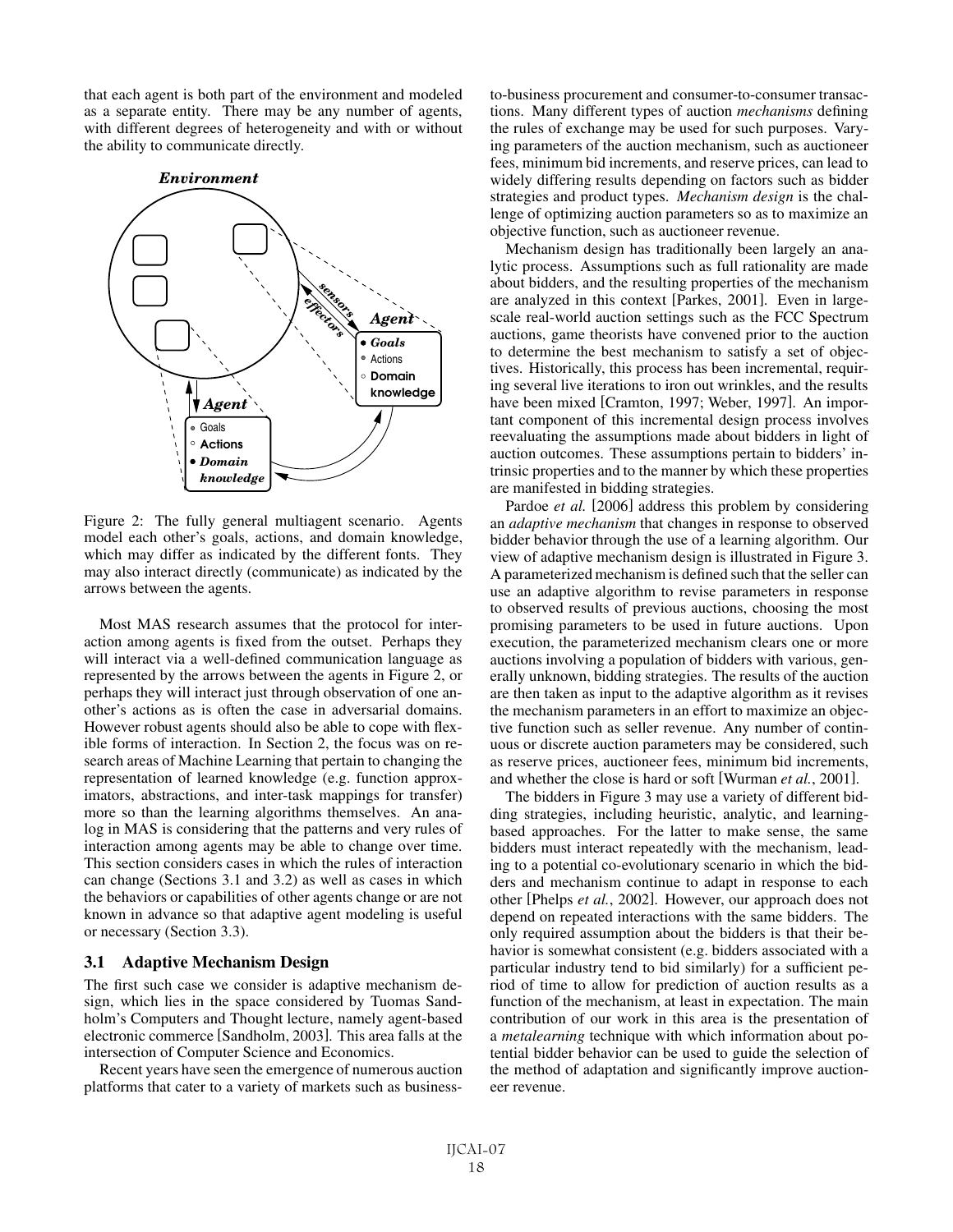

Figure 3: A high-level illustration of the concept of adaptive mechanisms. From the point of view of the seller, the bidder behaviors are unknown aspects of the environment.

There are several directions in which this work could be extended. Many auction parameters are available for tuning, ranging from bidding rules to clearing policies. The problem becomes more challenging in the face of multidimensional parameterizations. The choice of metalearning algorithm itself is a possible area for improvement as well. And perhaps most interestingly, the effects of including some adaptive bidders in the economies that are treated by adaptive mechanisms are currently unknown.

## 3.2 General Game Playing

As presented in the previous section, the idea behind adaptive mechanism design is that an agent may actively change the rules of market interaction for bidding agents as time goes on. For such an approach to be feasible in practice, 1) there will need to be a way to specify the current rules of interaction to the participating agents, and 2) the agents must be able to figure out for themselves how to bid in any mechanism that is so specified. Challenges similar to both of these have been recently addressed in the context of general game playing.

Creating programs that can play games such as chess, checkers, and backgammon, at a high level has long been a challenge and benchmark for AI. While several game-playing systems developed in the past, such as Deep Blue [Campbell *et al.*, 2002], Chinook [Schaeffer *et al.*, 1992], and TDgammon [Tesauro, 1994] have demonstrated competitive play against human players, such systems are limited in that they play only one particular game and they typically must be supplied with game-specific knowledge. While their performance is impressive, it is difficult to determine if their success is due to the particular game-playing technique or due to the human game analysis.

A *general* game playing agent [Pell, 1993] must be able to take as input a description of a game's rules and proceed to play without any human input, despite having had no prior experience in that game. Doing so requires the integration of several AI components, including theorem proving, feature discovery, heuristic search, and potentially learning.

Kuhlmann *et al.* [2006a] present a complete and fully autonomous general game playing agent designed to participate in the first AAAI General Game Playing (GGP) Competition which was held at AAAI 2005 [Genesereth and Love, 2005]. In that setting, a restricted class of games is considered, namely discrete state, deterministic, perfect information games. The games can be single or multi-player and they can be turn-taking or simultaneous decision.

Our main contribution in this setting is a novel method for automatically constructing effective search heuristics based on the formal game description. The agent analyzes the game description to automatically detect relevant features, such as the number of white pieces on a board, to encode within heuristic evaluation functions for use in iterative-deepening alpha-beta search. Banerjee and Stone [2007] have also shown the applicability of RL transfer learning in this setting.

Research on GGP is still in its very early stages, with current agents performing far worse than agents with domainspecific evaluation functions. Though perhaps GGP agents will never rival special-purpose game players, there are many open research directions pertaining to automatically generating heuristic evaluation functions that may help close the gap.

## 3.3 Agent Modeling

For fully autonomous agents in multiagent environments, the ability to predict the behavior of other agents in the environment can be crucial to one's own performance. Specifically, knowing the likely actions of other agents can influence an agent's expected distribution over future world states, and thus inform its planning of future actions.

In an adversarial environment, this predicted behavior of other agents is referred to as an *opponent model*. Opponent models are particularly useful if they include some identification of potential patterns or weaknesses on the part of the opponent. For example, a chess grandmaster may study past games of a future opponent so as to determine how best to play away from that opponent's strengths.

In multiagent adversarial settings, in which the adversary consists of a *team* of opponents, it can be useful to explicitly model the opponent as engaging in team activities. For example, Tambe [1996] presents a simulated air-combat scenario in which an individual's behavior can indicate the commencement of a team "pincer" maneuver that requires multiple participants, thus enabling the prediction of other opponents' future actions as well.

One setting in which opponent modeling research has been conducted is the RoboCup simulation coach competition. RoboCup is an international research initiative that uses the game of soccer as a testbed to advance the state of the art in AI and robotics [Kitano *et al.*, 1997a]. In most RoboCup soccer leagues the goal is to create complete teams of agents that can succeed at the task of winning soccer games. Though opponent modeling can play a part in this task, it is often the case that opponents cannot be observed prior to playing against them (at least not by the agents themselves). Even when they can be observed, opponent modeling challenges are easily overshadowed by challenges such as vision, local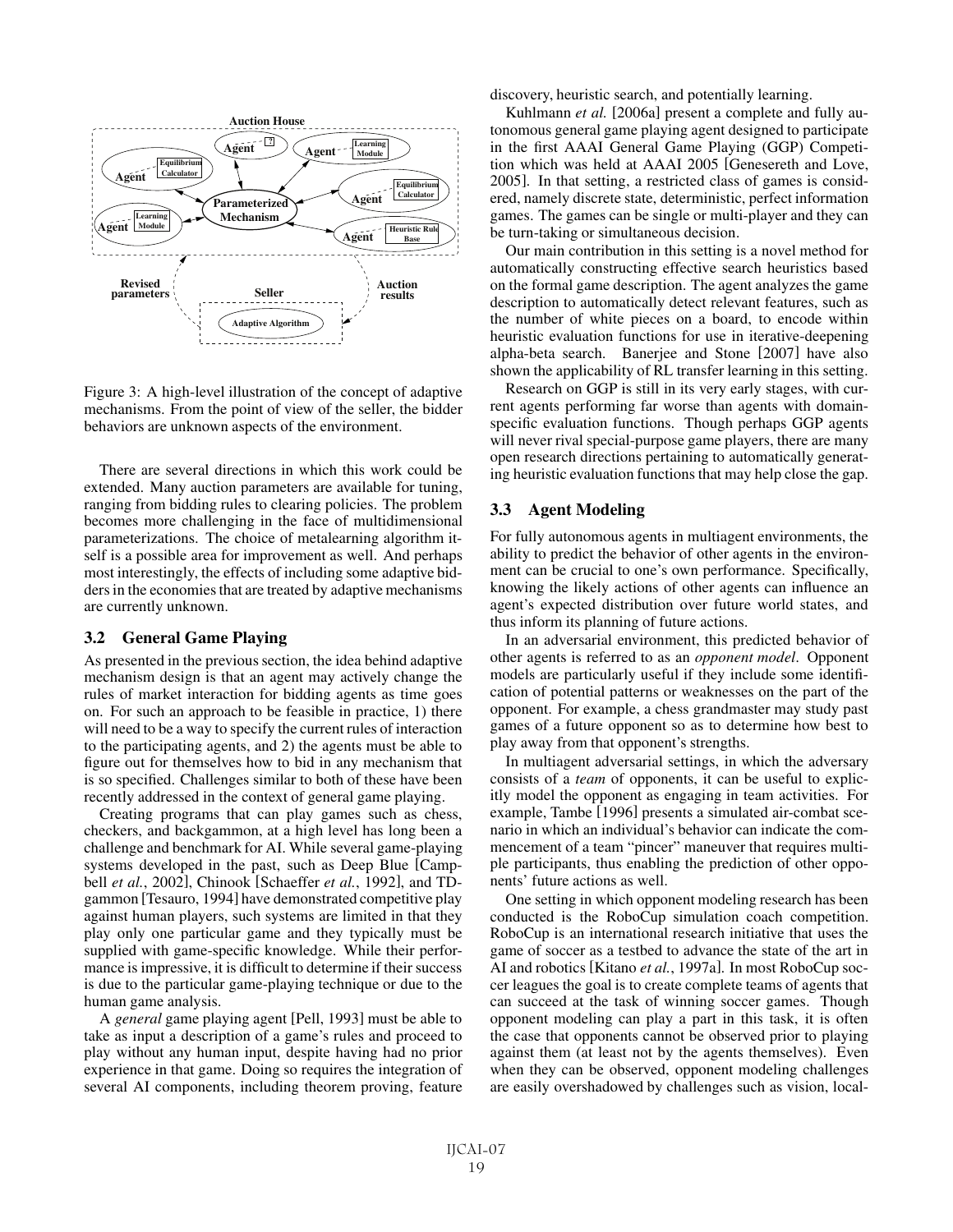ization, locomotion, individual ball manipulation, and teamwork.

In contrast, the goal of the simulation coach competition is to focus entirely on opponent modeling. This focus is accomplished by 1) providing entrants with recordings of the opponents' past play that is understandable by the coach agent; 2) providing each entrant with an identical team of fully competent player agents; and 3) restricting the actions available to *advice* regarding how the team should alter its playing style to fit a particular opponent.

In this context, Riley *et al.* [2002] approach advice-giving as an action-prediction problem. Both offensive and defensive models are generated using the C4.5 [Quinlan, 1993] decision tree learning algorithm. Their work also stresses the importance of learned formation advice. Subsequently, Kuhlmann et al. [2005; 2006b] decompose the problem similarly, but using different model representations and advicegeneration procedures.

In other work, Riley and Veloso [2002] use Bayesian modeling to predict opponent movement during set plays. The model is used to generate adaptive plans to counter the opponent's plays. In addition, Riley and Veloso [2000] have tried to model high-level adversarial behavior by classifying opponent actions as belonging to one of a set of predefined behavioral classes. Their system could classify fixed duration *windows* of behavior using a set of sequence-invariant action features.

Opponent team modeling has also been studied in militarylike scenarios. In addition to Tambe's work mentioned above [Tambe, 1996], Sukthankar and Sycara [2005] use HMMs to monitor and classify *human* team behavior in a MOUT (military operations in urban terrain) scenario, especially focusing on sequential team behaviors.

As the number and variety of agents increases, methods for agent modeling will only become more central to enabling agent autonomy. Whether through recursive modeling methods based on deep knowledge of the other agents' internal states [Vidal and Durfee, 1995]; strictly via observation of the other agents' actions [Huber and Durfee, 1995]; or somewhere in between, there will continue to be a need for methods that enable prediction of other agents' future actions.

## 4 Robotics

The general topics of learning and multiagent reasoning are relevant to autonomous agents of all kinds, including software agents. But to the extent that one goal of AI is to enable the creation of intelligent *physical* agents, or robots, that can coexist with us in the real world, it is important to consider to what extent these topics must be tailored to facilitate learning, interacting robots.

Compared to other machine learning scenarios such as classification or action learning by an individual agent in simulation, multiagent learning on physical robots presents several formidable challenges, including the following.

Sparse Training Data: It is often prohibitively difficult to generate large amounts of data due to the maintenance required on robots, such as battery changes, hardware repairs, and, usually, constant human supervision. Thus learning methods designed for physical robots must be effective with small amounts of data.

Dynamic Environments: Robots are inherently situated in a dynamically changing environment with unpredictable sensor and actuator noise, namely the real world. When acting in teams, they must adapt to each other's changing behaviors in addition to changes in the environment. Thus learning algorithms designed for teams of physical robots must be able to adapt quickly and continually.

Due at least in part to these challenges, most research on learning robots to date has focused on individual tasks or relatively simple multi-robot tasks. However, recent successful applications of machine learning to complex dynamic environments with limited training examples, both with multiple agents in simulation and with individual robots in the real world, suggest that the time is right for a concerted effort towards further developing learning methods that can be deployed on teams of physical robots. As such, this section focuses on research pertaining to learning and multiagent reasoning on physical robots.

## 4.1 Learned Behaviors on Physical Robots

Ideally, a robot should be able to respond to a change in its surroundings by adapting both its low-level skills, such as its walking style, and the higher-level behaviors that depend on them. Because hand-coding is time-consuming and often leads to brittle solutions, one would like this adaptation to occur as autonomously as possible.

Unfortunately, current learning methods typically need a large amount of training data to be effective. If that data must be gathered by a robot in the real world, the amount of time required for learning could become prohibitively large. One possible way to alleviate this problem is to train behaviors first in simulation before implementing them in the real world [Davidor, 1991; Gat, 1995; Porta and Celaya, 2001]. However, especially when concerned with complex perception or manipulation tasks, we cannot assume an adequate simulator will always exist for a given robot. With no simulator, each trial requires interaction with the physical world in real time. In such cases, it is not possible to offset the costs of an inefficient learning algorithm with a faster processor. The learning algorithm must make efficient use of the information gained from each trial (i.e., it must have low sample complexity).

For this reason, until recently, most of the locomotion approaches for quadrupedal robots have focused on hand-tuning a parameterized gait. This approach has been somewhat fruitful: since the introduction of the Sony Aibo robot [Sony, 2004] in 1998, the walking speed of the Aibos has increased significantly via manual gait tuning. However, the process of hand-tuning a parameterized gait both can be time-consuming and can require a good deal of human expertise. Furthermore, a change of robot hardware and/or the surface on which it is to walk necessitates retuning.

As an alternative to hand-tuning a parameterized gait, machine learning can be used to automate the search for good parameters. Various machine learning techniques have proven to be useful in finding control policies for a wide variety of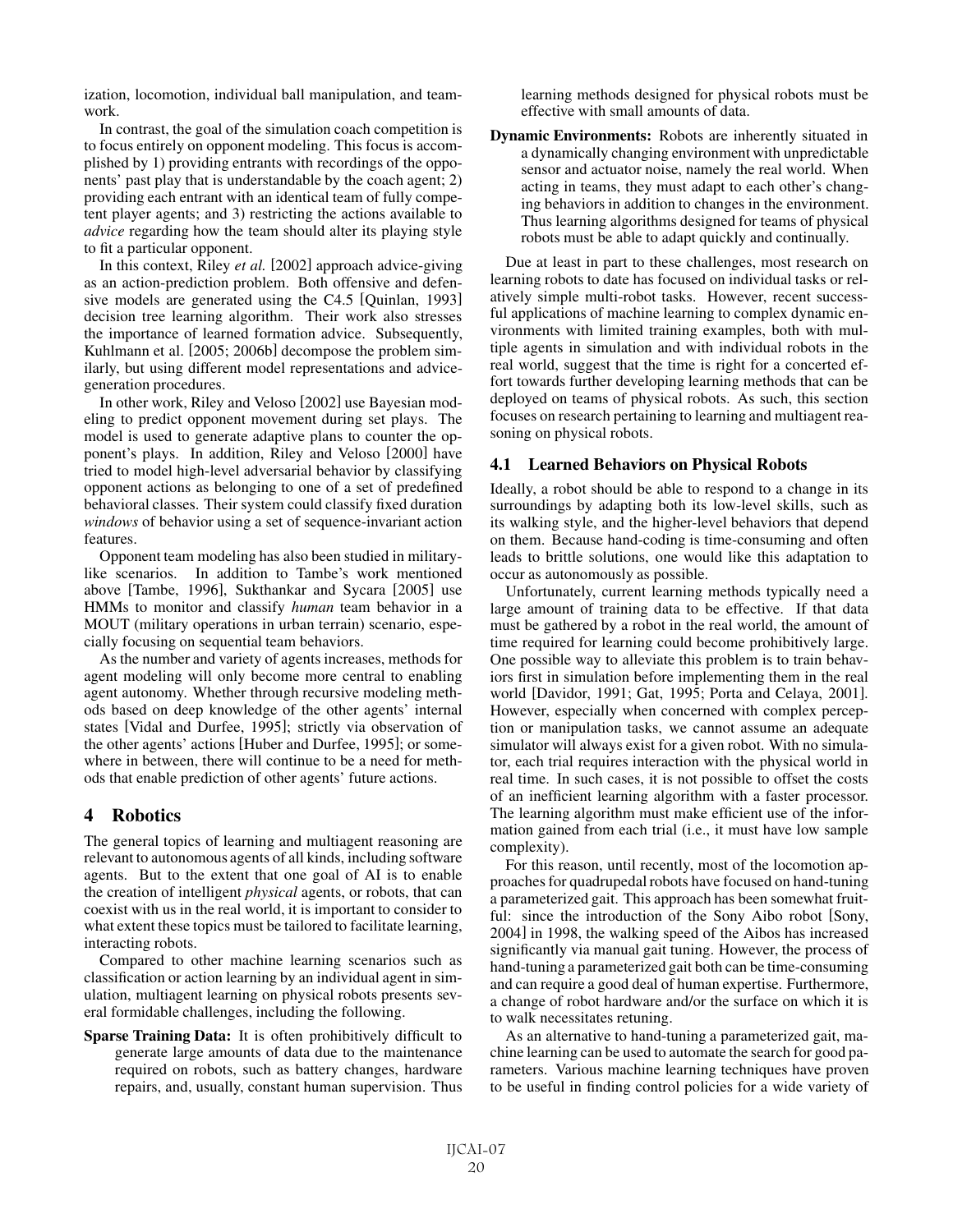robots including helicopters [Bagnell and Schneider, 2001; Ng *et al.*, 2004], biped robots [Zhang and Vadakkepat, 2003] and Aibos [Hornby *et al.*, 1999; 2000; Kim and Uther, 2003]. Kohl and Stone [2004a] present a policy gradient learning approach for generating a fast walk on legged robots. Using this method, we have created a walk that is faster than hand-tuned gaits and was among the fastest learned gaits of its time.<sup>4</sup> A key feature of our approach is that the robots time *themselves* walking across a known, fixed distance, thus eliminating the need for any human supervision.

Fidelman and Stone [2007] further demonstrate that it is possible to similarly learn a higher-level fine-motor skill, again with all learning occurring directly on the robot. In particular, the Aibo is able to learn a ball-grasping skill with no human intervention other than battery changes. The learned skill significantly outperforms our best hand-tuned solution.

As the learned grasping skill relies on a learned walk, we characterize our learning implementation within the framework of layered learning, as introduced in Section 2.3. This research represents the first implementation of layered learning on a physical robot, with all training performed in the real world. Extending this approach to other robots and additional hierarchical behavior layers is a promising direction for future research.

#### 4.2 Learned Sensor and Actuator Models

One popular approach towards achieving the goal of robust autonomy in robots is to imbue the robot with a general reasoning capability that relies on 1) a *model* of the current state of the world; and 2) a model of the effects of the robot's actions on the world. Given these models, the robot can then plan its actions so as to best achieve its goals given the current state of the world.

For such a model-based approach to be effective, the sensor and actuator models must be accurate and well-calibrated, at least in relation to one another. For example, state-of-the-art robot localization algorithms such as particle filtering [Dellaert *et al.*, 1999; Kwok *et al.*, 2003] rely on calibrated sensor and actuator (odometry) models to fuse sensory and action history information into a unified probabilistic estimate of the robot's location.

Currently, these sensor and actuator models are typically calibrated manually: sensor readings are correlated with actual measured distances to objects, and robot actuator commands are measured with a stopwatch and a tape measure. However this type of approach has three significant drawbacks. First, it is labor intensive, requiring a human operator to take the necessary measurements. Second, for sensors and actuators with many (perhaps infinitely many) possible readings or parameter settings, the measured model can only be made to coarsely approximate the complete model. Third, and perhaps most importantly, the model is necessarily tuned to a specific environment and may not apply more generally. This *brittleness* is a major motivation for the automatic model building advocated by Stronger and Stone [2006].

When considered in isolation, there is no choice but to build each individual sensor and action model manually. In practice, however, each of the robot's sensors as well as its action selection mechanism can be related through their reflection on the world state, as illustrated in Figure 4.



Figure 4: The flow of information on an autonomous robot. The data from each sensor and the action selections are interpreted based on the robot's action and sensor models, represented by arrows here. The resulting *Extracted Information* can then be used to inform the robot's estimate of the state of the world.

Motivated by this relationship, Stronger and Stone [2006] introduce ASAMI (Autonomous Sensor and Actuator Model Induction), a general methodology by which a robot can learn its action and sensor models *from each other*. Because the world state can be estimated from independent, redundant sources of information, the robot can use this information to learn a model of any given individual source. It learns each model by comparing the input to that model to an estimate of the world state based on all of the other information sources. Figure 5 shows (in a simplified setting) how the robot can use redundant information to learn its action and sensor models. For the sensor model, the world state estimate is first relayed back through arrow A to the "information about world state" from the sensor model. This tells us what the output of the sensor model should have been assuming the world state estimate is perfectly accurate. When this data is combined with the raw sensory input via arrow B, the result is training data for learning the sensor model. This data can be processed by supervised learning method based on the structure of the sensor model. Similarly, the world state estimate can be relayed back to the "changes to world state" from the action model (arrow C). In this case, the world state, if accurate, indicates how the world actually changed as a result of previous actions. This information can be combined with the action selections (arrow D) to train the action model.

The benefit of ASAMI is that it enables a robot to induce models of its sensors and actions without any manually labeled training data. That is, the only inputs to the learning process are the data the robot would naturally have access to: its raw sensations and its knowledge of its own action se-

<sup>4</sup> Since our original report on this method [Kohl and Stone, 2004b], there has been a spate of research on efficient learning algorithms for quadrupedal locomotion [Chen, 2005; Chernova and Veloso, 2004; Cohen *et al.*, 2004; Dueffert and Hoffmann, 2005; Kim and Uther, 2003; Quinlan *et al.*, 2003; 2005; Roefer *et al.*, 2005; Rofer, 2004; Rofer *et al.*, 2003].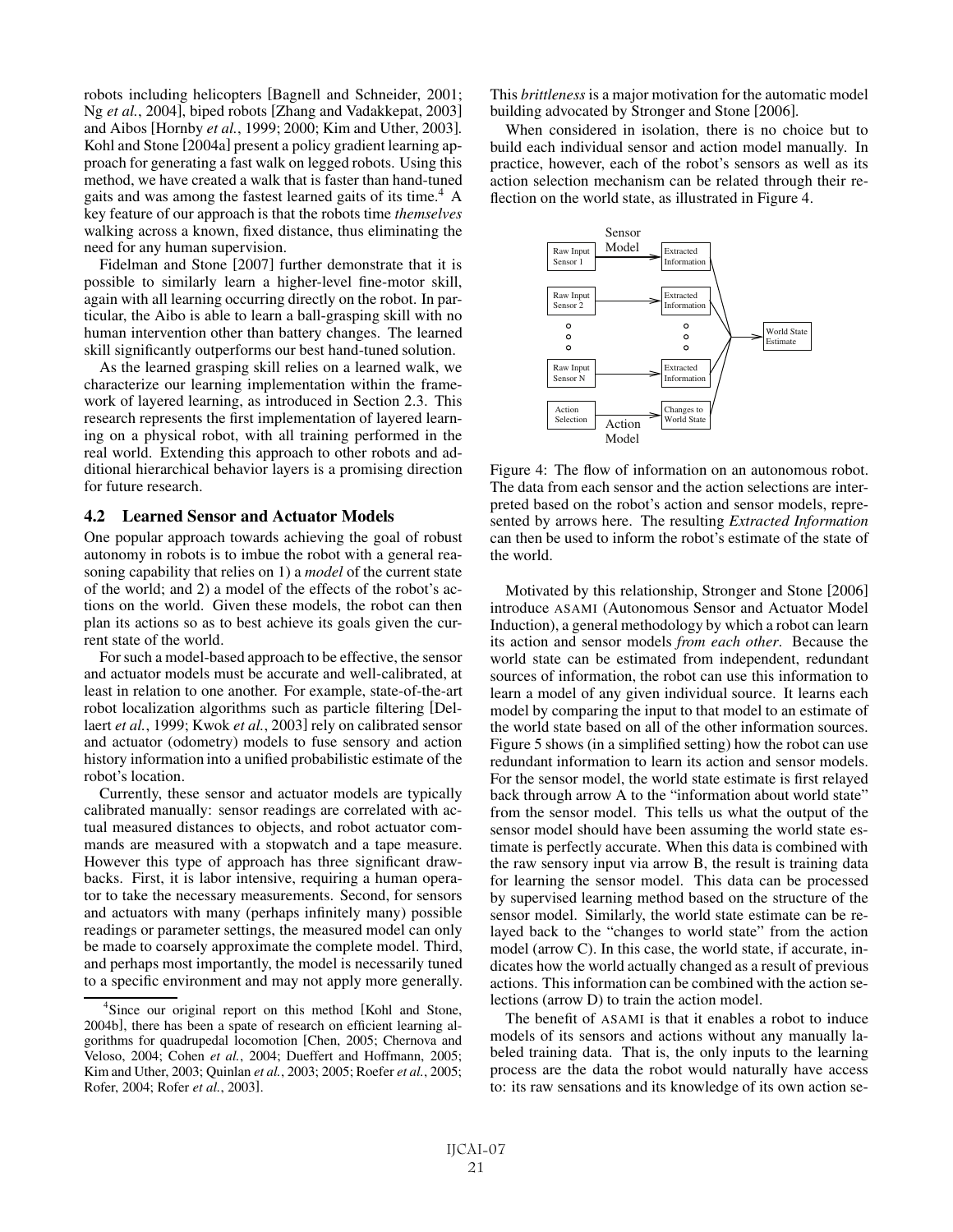

Figure 5: Dashed arrows A through D show how information can be propagated back from a redundantly informed world state estimate to calibrate the action and sensor models.

lections. This general methodology promises to increase the robustness and general applicability of autonomous robots. If a fully featured robot could automatically calibrate all of its processing modules, it would be able to navigate under a variety of environmental conditions without any human supervision. However, achieving this goal is not straightforward. Standard techniques for model induction require accurately labeled training data; in the absence of manually labeled data, the robot must combine information from its actuators and sensors to bootstrap accurate estimates of both models.

ASAMI is instantiated in a broad class of settings, namely those in which an agent navigates through a one-dimensional state space with a sensor that provides information about the state of the world and actions that determine the world state's rate of change. Examples of such settings include a robot on a track with a global positioning sensor and a velocity control; a temperature regulator; and a vehicle with a throttle whose settings correspond to accelerations. ASAMI works by simultaneously learning an action model and a sensor model, each one based on the current estimate of the other one. This bootstrapping process enables the agent to learn accurate approximations to its true action and sensor models, starting with only a very simplistic action model estimate. Furthermore, the learning process is completely autonomous and unsupervised, so that no human oversight or feedback is necessary.

ASAMI is implemented and validated in a robotic test-bed domain based on the Sony Aibo ERS-7. In experimental tests, the robot learns models from its action commands to the resultant velocities and from its visual sensor readings to the corresponding distances. The learning process takes only two and a half minutes of completely autonomous behavior.

Looking forward, we consider ASAMI to be a first step towards enabling a robot to autonomously navigate through a very high-dimensional space while learning many functions with various numbers of input and output variables. Extending ASAMI in this direction raises two main challenges. First, ASAMI currently allows a robot to learn two functions: one sensor model and one action model. With more than two models to learn, the robot will have *multiple* sources of information that can be used to train each model. This situation raises the question of how these sources can best be integrated with each other to provide effective training data for each model. Second, ASAMI currently assumes that the robot operates in a one-dimensional state space, thus restricting its learned models to being from one variable to one other variable. For many applications, it will be necessary or useful to learn functions with multiple input and output variables. In this case, straightforward polynomial regression, as used in the initial implementation, is insufficient. In principle, the ASAMI methodology should extend to other generalpurpose function approximators such as neural networks and CMACs. However, additional research is needed to determine how these methods may need to be adapted for automated model learning.

#### 4.3 Learned Vision

To operate in the real world, autonomous robots depend on their sensory information. Visual input, in the form of color images from a camera, should be an excellent and rich source of such information. But color, and images in general, have been used sparingly on mobile robots, where people have mostly focused their attention on other sensors such as tactile sensors, sonar, and laser. There are three main reasons for this reliance on other relatively low-fidelity sensors. First, most sophisticated vision algorithms require substantial amounts of computational and/or memory resources, making them infeasible to use on mobile robotic systems that demand realtime processing. Second, most vision algorithms assume a stationary or slowly moving camera and hence cannot account for the rapid non-linear camera motion that is characteristic of mobile robots. Third, the variation of illumination over the operating environment causes a nonlinear shift in color distributions that is difficult to model; mobile robots, while moving around the world, often go into places with changing illumination.

Even in the face of these formidable challenges, one factor that can be leveraged is that many mobile robot applications involve a *structured* environment with objects of unique shape and color — information that can be exploited to help overcome the problems mentioned above. Sridharan and Stone focus on designing algorithms that can work within the robot's computational and environmental constraints while making the best use of the available information.

First, we present a prototype vision system that works on-board an autonomous robot using vision as the primary source of information [Sridharan and Stone, 2005b]. This baseline system includes solutions to two main vision challenges, color segmentation<sup>5</sup> and object recognition, that can run within the robot's hardware constraints. The system is robust to the presence of jerky non-linear camera motion and noisy images. However, the baseline system relies on *manually* labeled training data and operates in *constant* (and reasonably uniform) illumination conditions.

Second, we use the *structure* inherent in the environment to eliminate the need for manual labeling. The robot uses the knowledge of the location of unique objects in its world to autonomously learn the desired colors required for color segmentation, thereby eliminating the time-consuming and brit-

<sup>&</sup>lt;sup>5</sup>Color segmentation is the problem of mapping 3-dimensional integral pixel values  $\in [0, 255]^3$  to color labels such as red, orange, or blue.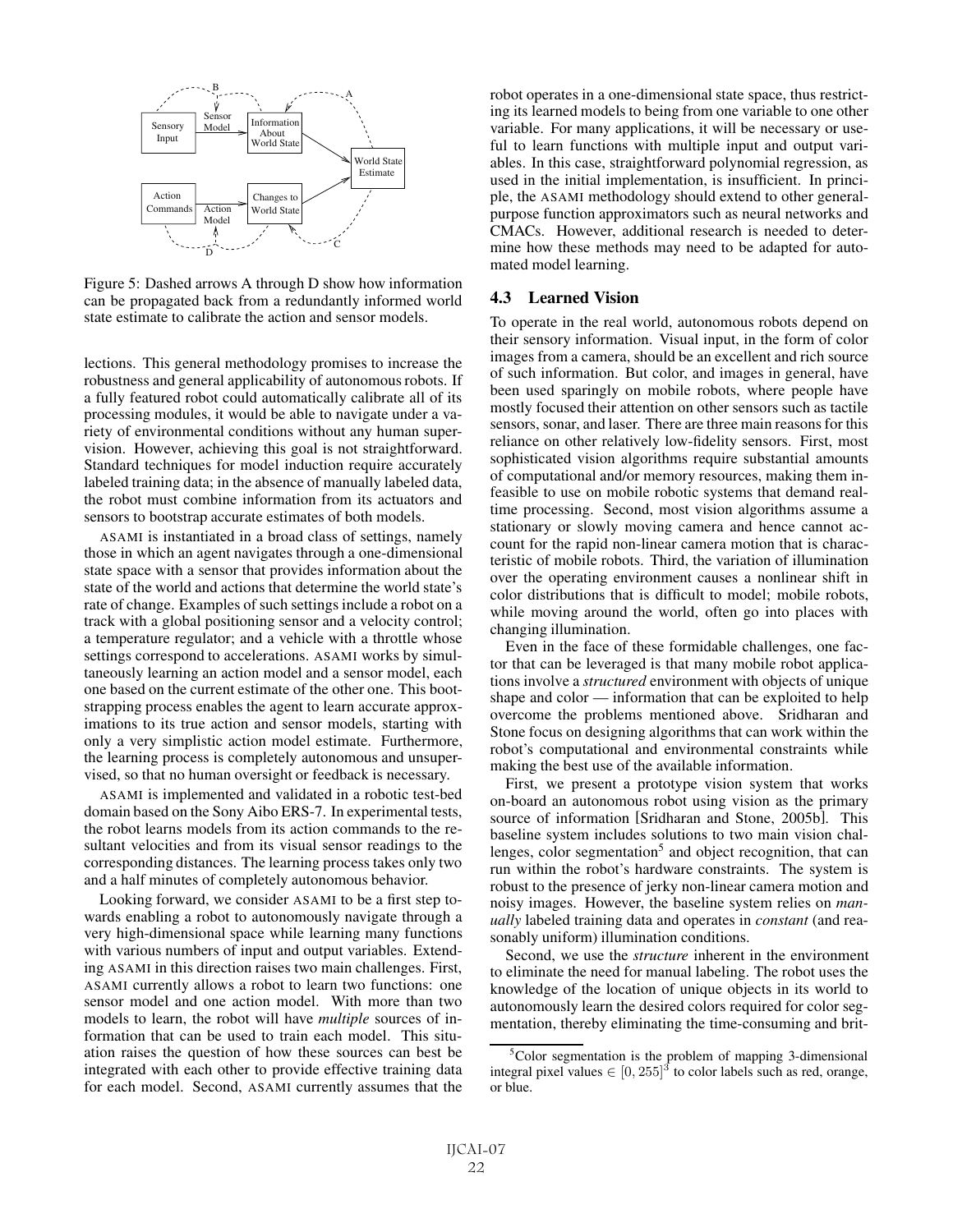tle manual calibration process. This information is also used by the robot to navigate around its environment [Sridharan and Stone, 2005a].

Third, we enable the robot to perform efficiently even in the presence of illumination variations, a challenging vision problem because of the corresponding non-linear shift in color distributions: the very same pixel values corresponding to a color in one illumination may correspond to a completely different color in another illumination. As the robot navigates in its moderately structured world, it autonomously detects and adapts to the changes in illumination conditions [Sridharan and Stone, 2005c].

Fourth, we unify these results by enabling a robot 1) to recognize when the illumination has changed sufficiently to require a completely new color map rather than using one of the existing ones; and 2) to plan its own action sequence for learning the new color map on-line [Sridharan and Stone, 2007].

All of the algorithms above run in real-time on a physical Aibo ERS-7 robot enabling it to operate autonomously in an uncontrolled environment with changing illumination over an extended period of time. In the end, the robot is able to detect changes in illumination robustly and efficiently, *without prior knowledge of the different illumination conditions*. When the robot detects an illumination condition that it has already learned, it smoothly transitions to using the corresponding color map.

One direction of future work is to have the robot adapt to minor illumination changes by suitably modifying specific color distributions. The ultimate research goal along this path is to develop efficient algorithms for a mobile robot to function autonomously under uncontrolled natural lighting conditions.

## 4.4 Communication Connectivity

Many applications of distributed autonomous robotic systems can benefit from, or even may require, the team of robots staying within communication connectivity. For example, consider the problem of multirobot surveillance [Parker, 2002; Ahmadi and Stone, 2006b], in which a team of robots must collaboratively patrol a given area. If any two robots can directly communicate at all times, the robots can coordinate for efficient behavior. This condition holds trivially in environments that are smaller than the robots' communication ranges. However in larger environments, the robots must actively maintain physical locations such that any two robots can communicate, possibly through a series of other robots. Otherwise, the robots may lose track of each other's activities and become miscoordinated. Furthermore, since robots are relatively unreliable and may need to change tasks (for example if a robot is suddenly called by a human user to perform some other task), in a stable multirobot surveillance system, if one of the robots leaves or crashes, the rest should still be able to communicate. Some examples of other tasks that could benefit from any pair of robots being able to communicate with each other, are space and underwater exploration, search and rescue, and cleaning robots.

We say that robot  $R_1$  is *connected* to robot  $R_2$  if there is a series of robots, each within communication range of the previous, which can pass a message from  $R_1$  to  $R_2$ . In order for the team to stay reliably connected, it must be the case that every robot is connected to each other robot either directly or via *two* distinct paths that do not share any robots in common. We call this property *biconnectivity*: the removal of any one robot from the system does not disconnect the remaining robots from each other.

Ahmadi and Stone [2006a] study this problem of enabling robots to remain connected in the face of robot failures. We address this problem by dividing it into three main steps: 1) checking whether a team of robots is *currently* biconnected, 2) maintaining biconnectivity should a robot be removed from (or added to) the team, and 3) constructing a biconnected multi-robot structure from scratch. To be applicable for teams of autonomous robots, all algorithms must be fully distributed.

Our work to date addresses Step 1 under the assumption that robots have constant and identical communication ranges. This assumption applies in the case of homogeneous robot teams (or at least teams with homogeneous transmitters) such that the range is not dependent on a robot's battery level. This assumption allows us to assume the connection graph among robots is undirected: if robot A can send a message to robot B, then the reverse is also true. The heterogeneous case, along with Steps 2 and 3 are natural directions for future work in this area.

## 5 Applications

Sections 2–4 treated learning and multiagent reasoning as components of autonomous agents. But as pointed out in the introduction courtesy of Koller's quote, doing so has the risk of fragmenting the field. Her reaction to this risk was to provide conceptual bridges among three different AI topics. But another way to address the risk is to build applications that require the practical unification of the various topics into a complete agent, in our case one that learns, interacts, and perhaps acts in the real world.

This notion of starting research from applications is complementary to Stuart Russell's metaphor in his Computers and Thought paper. He wrote:

Theoreticians can produce the AI equivalent of bricks, beams, and mortar with which AI architects can build the equivalent of cathedrals. [Russell, 1995]

On the other hand architects may, by creating new artifacts that exhibit previously unseen properties, lead theoreticians to the possibility of, or even need for, new bricks and beams. In other words, one valuable way to advance the field is to study complete agents in specific, complex domains, with the ultimate goal of drawing general lessons from the specific implementations. From this point of view, theoreticians and architects share a complementary, bi-directional dependency on one another. Theory paves the way for practice and also vice versa: it is not a one-way road.

Consistent with this view, Russell writes that "AI is a field defined by its problems, not its methods" [Russell, 1995]. In the remainder of this section, I briefly describe four such problems that have been useful to me in my pursuit of agents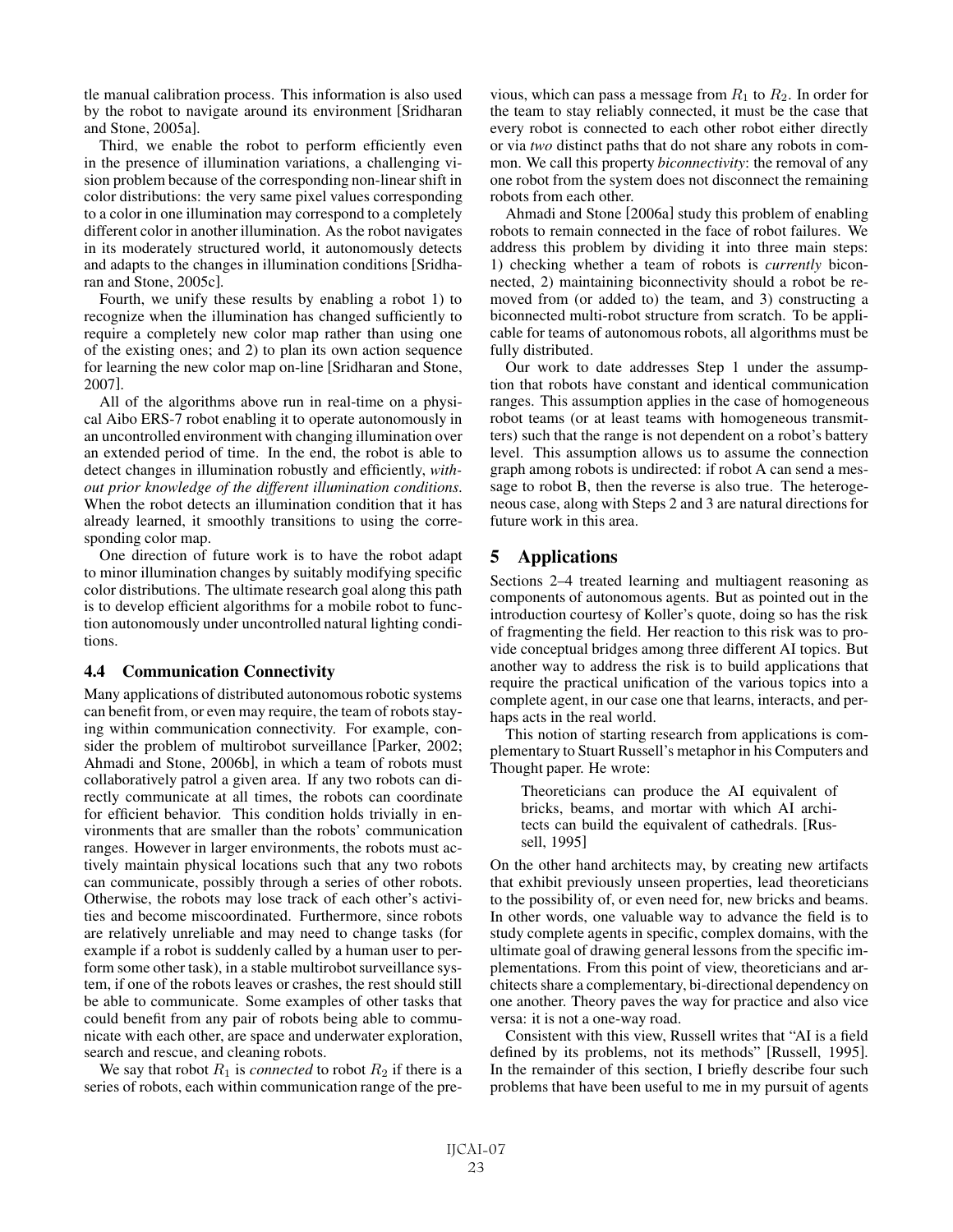that can learn and interact with one another: robot soccer, autonomous bidding agents, autonomic computing, and autonomous vehicles. The first and last are physical domains with real robots, while the other two focus on software agents. The second and third are also interesting for the connections they provide between AI and other research areas, namely economics and computer systems respectively.6 Most importantly, all four are well-suited for the integration of machine learning and multiagent reasoning, including opportunities for leveraging the research directions emphasized in Sections 2 and 3 such as adaptive and hierarchical representations, layered learning, transfer learning, adaptive interaction protocols, and agent modeling.

## 5.1 Robot Soccer

The original motivating domain for my research on multiagent learning was robot soccer. Robot soccer pits two teams of independently-controlled agents against each other. Originated by Mackworth [1993], it has been gaining popularity over the past decade, with several international "RoboCup" competitions taking place [Kitano, 1998; Asada and Kitano, 1999; Veloso *et al.*, 2000; Stone *et al.*, 2001a; Birk *et al.*, 2002; Kaminka *et al.*, 2003; Polani *et al.*, 2004; Nardi *et al.*, 2005; Noda *et al.*, 2006]. It was the subject of an official IJCAI-97 Challenge [Kitano *et al.*, 1997b] and poses a long-term grand challenge to the field, namely the creation of a team of humanoid robots that can beat the best human soccer team on a real soccer field by the year 2050. RoboCup's explicit goal is to encourage research in the fields of AI and robotics, with a particular emphasis on collaborative and adversarial reasoning among autonomous agents in dynamic multiagent environments. One advantage of the domain is that robot soccer can be used to evaluate different AI techniques in a direct manner: teams implemented with different algorithms can play against each other.

Currently, RoboCup includes five robot soccer leagues (simulation, small-size, mid-size, four-legged, and humanoid), with each one emphasizing slightly different research issues depending on the physical properties of the robots. The commonalities across the leagues are that they are run in *dynamic, real-time, distributed*, *multiagent* environments with both *teammates* and *adversaries*. In general, there is *hidden state*, meaning that each agent has only a partial world view. The agents also have *noisy sensors and actuators*, meaning that they do not perceive the world exactly as it is, nor can they affect the world exactly as intended. In addition, the perception and action cycles are *asynchronous*, prohibiting the traditional AI paradigm of using perceptual input to trigger actions. *Communication* opportunities are limited; and the agents must make their decisions in *real-time*. These italicized domain characteristics combine to make robotic soccer a realistic and challenging domain.

Much of the research described in Sections 2–4 has been directly motivated by the challenges posed by the various RoboCup leagues.

### 5.2 Autonomous Bidding Agents

In contrast to robot soccer, in which all the agents are either fully collaborative teammates or fully adversarial opponents, research on autonomous bidding agents presents an opportunity to consider agents whose goals are independent: an economic agent seeks to maximize its own profit regardless of the effects on the profits of other agents.

Like RoboCup, autonomous bidding has been the subject of annual competitions for several years. The first Trading Agent Competition (TAC) was held in 2000 [Wellman *et al.*, 2001] with the goal of providing a benchmark problem in the complex and rapidly advancing domain of emarketplaces [Eisenberg, 2000] and motivating researchers to apply unique approaches to a common task.

One key feature of TAC is that it requires autonomous bidding agents to buy and sell *multiple interacting goods* in auctions of different types. Another key feature is that participating agents compete against each other in preliminary rounds consisting of many games leading up to the finals. Thus, developers change strategies in response to each other's agents in a sort of escalating arms race. Leading into the day of the finals, a wide variety of aggregate economic scenarios is generally possible. A successful agent needs to be able to perform well in any of these possible circumstances.

Current TAC domains include a travel scenario in which agents procure flights, hotels, and entertainment tickets for clients with various travel preferences; and a supply chain management scenario in which agents manage a PC manufacturing process, purchasing components from suppliers, deciding what computers to produce, and bidding for customer orders. The next TAC is planned to focus on adaptive mechanism design, as described in Section 3.1.

In these domains, the multiagent learning opportunities tend to pertain to modeling the aggregate effect of the other agents on the economy, either from extensive offline data [Stone *et al.*, 2003], or in response to short-term changes in the other agents' strategies [Stone *et al.*, 2001b; Pardoe and Stone, 2006]. Note that even though it is a domain for strictly software agents, autonomous bidding is very much a real-world problem, with potential high-stakes economic impact.

## 5.3 Autonomic Computing

At the intersection of AI and computer systems research, autonomic computing [Kephart and Chess, 2003] has the potential to address shortcomings in today's systems and to enable future systems. Autonomic computing refers to a broad set of strategies to reduce the amount of complexity exposed to human operators of computing systems. Autonomic systems need to intelligently make complex decisions based on large amounts of uncertain, heterogeneous information. The area of machine learning has made significant progress in developing methods that automate the construction of such complex decision-making systems by inducing robust models directly from relevant empirical data.

Many recent papers have identified systems problems that can benefit from machine learning [Wildstrom *et al.*, 2005; Chen *et al.*, 2004; Liblit *et al.*, 2003; 2005; Mesnier *et al.*, 2004; Fern *et al.*, 2004; Kolter and Maloof, 2004;

<sup>6</sup> Russell also specifically portrays the "influx of new methods from other fields" and the embracing of AI methods by other fields as positive developments [Russell, 1995].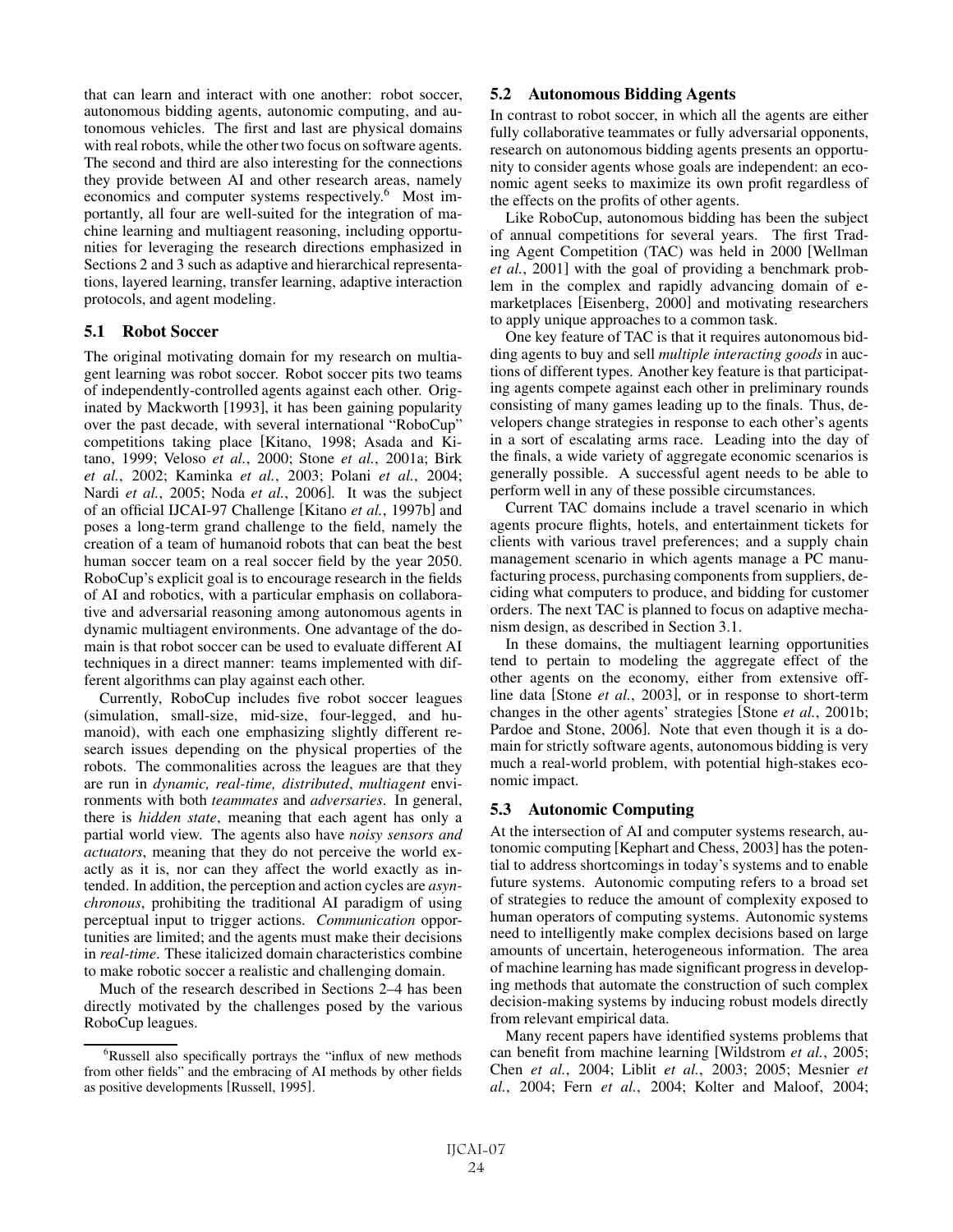Chang *et al.*, 2004; Fox *et al.*, 2004; Gomez *et al.*, 2001; Walsh *et al.*, 2004; Murray *et al.*, 2005; Newsome *et al.*, 2005]. My own experience, and the experience of others, shows that machine learning cannot be integrated into systems as a simple black box. Rather, to achieve the goals of autonomic computing we will need to achieve a much tighter coupling between systems and machine learning in which system designs are adapted to facilitate machine-learningbased control, and in which machine learning techniques are advanced to meet the demands of large-scale systems.

Autonomic computing may be a candidate for the next successful application of layered learning. For entire systems to be able to self-diagnose failures and repair themselves, there will need to be learning components at multiple levels, including the OS, databases, and networking modules. Thus a paradigm like layered learning may be essential to keeping the entire system operating smoothly.

In addition to learning, autonomic commuting is also fundamentally a multiagent problem. In today's highly interconnected world, computers are generally networked together such that failures or upgrades on one system can have internet-wide effects, for instance with respect to packet routing or grid services.

Like autonomous bidding agents, autonomic computing is a software agents domain with high potential for real-world impact. I believe that autonomic computing will become an increasingly important domain for testing, deployment, and development of machine learning and multiagent reasoning advances in the years to come.

## 5.4 Autonomous Vehicles

Enabling cars to drive autonomously in cities is currently technologically feasible, and will likely be economically feasible within the next 5–10 years. Indeed, General Motors has announced that it plans to release a nearly autonomous vehicle under its European "Opel" brand. The 2008 Opel Vectra will be able to drive itself at speeds up to 60 miles per hour, even in heavy traffic.

Such autonomous vehicles will change the way we think about transportation, for example enabling people to concentrate on other activities while "driving," and enabling minors and the elderly to be transported on their own. As a result, once there's a single autonomous vehicle, there will likely be many more, and every major automobile company will need to respond.

The successful DARPA Grand Challenge [DARPA, 2006] has shown that current AI can produce autonomous, embodied agents capable of navigating the Mojave Desert. While certainly no small feat, traversing a barren desert devoid of pedestrians, narrow lanes, and multitudes of other fastmoving vehicles solves at best half the problem. As Gary Bradski, a researcher at Intel Corp. said following the successful completion of the 2005 Grand Challenge by "Stanley," a modified Volkswagen Touareg [Montemerlo *et al.*, 2006], "Now we need to teach them how to drive in traffic" [Johnson, 2005].

While autonomous vehicles driving in traffic may seem to be a long way off, advances in AI, and more specifically, Intelligent Transportation Systems [Bishop, 2005], suggest that it may soon be a reality. Cars can already be equipped with features of autonomy such as adaptive cruise control, GPS-based route planning [Rogers *et al.*, 1999; Schonberg *et al.*, 1995], and autonomous steering [Pormerleau, 1993; Reynolds, 1999]. Some current production vehicles even sport these features. In addition to the Opel Vectra mentioned above, DaimlerBenz's Mercedes-Benz S-Class has an adaptive cruise control system that can maintain a safe following distance from the car in front of it, and will apply extra braking power if it determines that the driver is not braking hard enough. Both Toyota and BMW are currently selling vehicles that can parallel park completely autonomously, even finding a space in which to park without driver input.

Once such autonomous vehicles are *possible*, it is only a matter of time before they become affordable, and then ubiquitous. A natural question that then arises is whether the current traffic control paradigms, which are designed for human drivers, are appropriate for such autonomous drivers. Dresner and Stone [2004] have created and implemented a novel algorithm that enables cars and intersections to autonomously negotiate fine-grained *reservations* for the cars to pass through. We demonstrate that our approach can lead to more than a 100-fold decrease in delays at busy intersections when compared to standard approaches such as traffic lights. This foundational result opens the way to the investigation of multiagent learning and market-based methods for autonomous vehicle navigation, a direction of inquiry that promises several years' worth of fruitful research challenges in multiagent reasoning and machine learning.

# 6 Conclusion

In summary, the most exciting research topics to me are those inspired by challenging real-world problems. Furthermore, successful research results involve 1) fully implemented solutions; 2) general algorithms that transcend individual domains; and 3) theoretical explanations for, or bounds on, the effectiveness of these algorithms. From where we stand today, there is both the need and the foundation for such contributions in AI aimed at enabling fully autonomous agents, both in software and physically embodied, to learn and interact with one another.

Throughout this paper I have summarized what I see to be the most interesting and promising areas for current and future research pertaining to machine learning, multiagent reasoning, and robotics with the ultimate goal of enabling the creation of robust, fully autonomous agents that are able to learn and interact with one another. By leveraging new theoretical results to inform practical implementation, and by taking advantage of innovations from concrete multiagent applications to inspire new theory, I believe that the field can continue to make fast and exciting progress towards this goal.

## Acknowledgments

The research presented in this paper would not have been possible without the active collaboration of my colleagues and students, most notably my Ph.D. advisor Manuela Veloso, and my students in the Learning Agents Research Group at The University of Texas at Austin including Mazda Ahmadi, Kurt Dresner,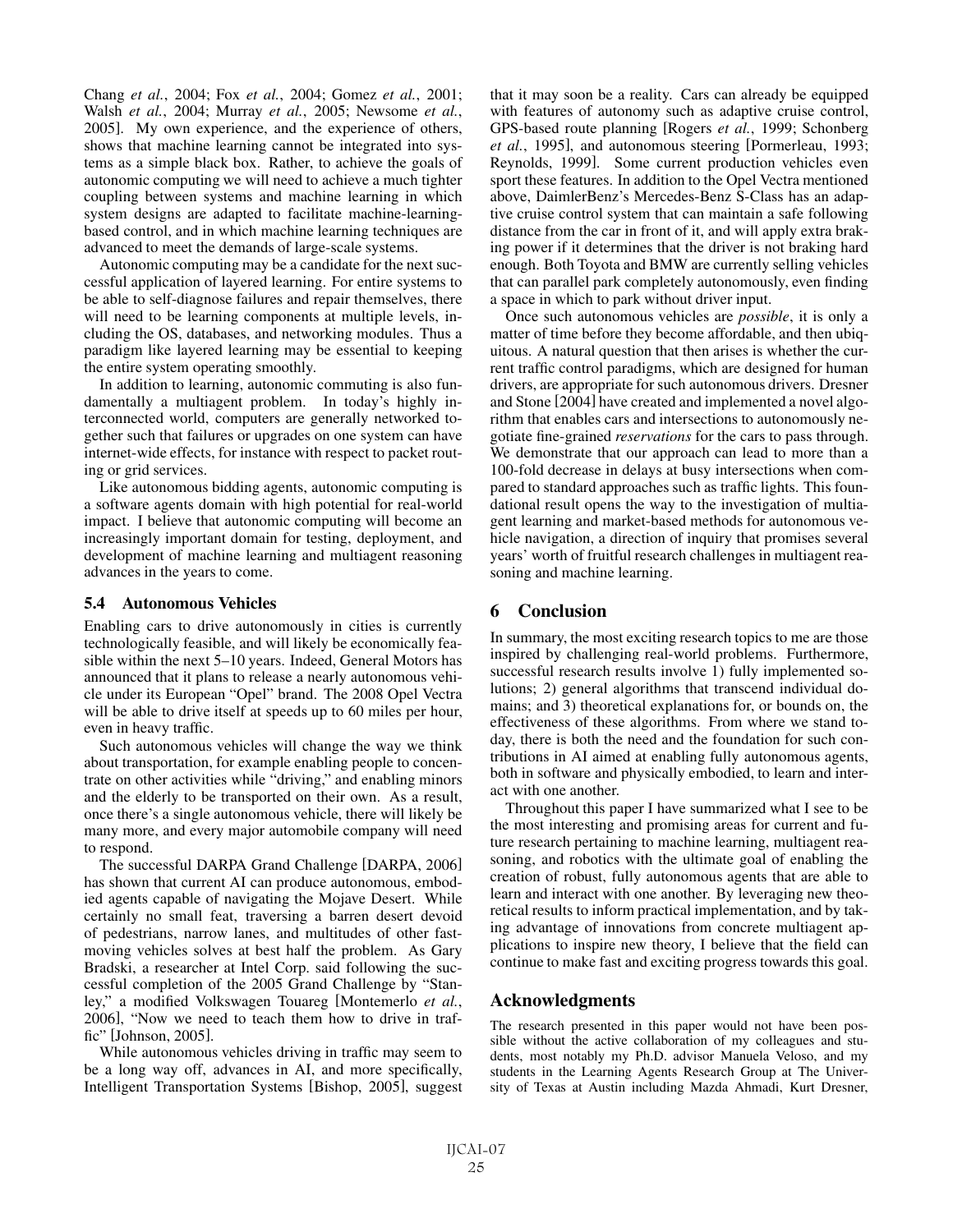Peggy Fidelman, Nicholas K. Jong, Nate Kohl, Gregory Kuhlmann, David Pardoe, Mohan Sridharan, Daniel Stronger, Matthew E. Taylor, Shimon Whiteson, and Jonathan Wildstrom. This research was supported in part by NSF CAREER award IIS-0237699, DARPA grant HR0011-04-1-0035, DARPA/AFRL grant FA8750-05-2-0283, ONR YIP award N00014-04-1-0545, an IBM faculty award, and a Sloan Foundation Fellowship.

## References

- [Ackley and Littman, 1991] David Ackley and Michael Littman. Interactions between learning and evolution. In C.G. Langton, C. Taylor, J.D. Farmer, and S. Rasmussen, editors, *Artificial Life II*. Addison-Wesley, 1991.
- [Ahmadi and Stone, 2006a] Mazda Ahmadi and Peter Stone. Keeping in touch: A distributed check for biconnected structure by homogeneous robots. In *The 8th International Symposium on Distributed Autonomous Robotic Systems*, July 2006.
- [Ahmadi and Stone, 2006b] Mazda Ahmadi and Peter Stone. A multi-robot system for continuous area sweeping tasks. In *Proceedings of International Conference on Robotics and Automation (ICRA), to appear.*, May 2006.
- [Asada and Kitano, 1999] Minoru Asada and Hiroaki Kitano, editors. *RoboCup-98: Robot Soccer World Cup II*. Lecture Notes in Artificial Intelligence 1604. Springer Verlag, Berlin, 1999.
- [Asada *et al.*, 1994] Minoru Asada, Shoichi Noda, Sukoya Tawaratsumida, and Koh Hosoda. Vision-based behavior acquisition for a shooting robot by using a reinforcement learning. In *Proc. of IAPR/IEEE Workshop on Visual Behaviors-1994*, pages 112–118, 1994.
- [Bagnell and Schneider, 2001] J. Andrew Bagnell and Jeff Schneider. Autonomous helicopter control using reinforcement learning policy search methods. In *International Conference on Robotics and Automation*, pages 1615–1620. IEEE Press, 2001.
- [Baird and Moore, 1999] L. C. Baird and A. W Moore. Gradient descent for general reinforcement learning. In Michael J. Kearns, Sara A. Solla, and David A. Cohn, editors, *Advances in Neural Information Processing Systems*, volume 11, pages 968–974. The MIT Press, 1999.
- [Baird, 1995] L.C. Baird. Residual algorithms: Reinforcement learning with function approximation. In *Proceedings of the Twelfth International Conference on Machine Learning (ICML)*. Morgan Kaufman, July 1995.
- [Banerjee and Stone, 2007] Bikramjit Banerjee and Peter Stone. General game learning using knowledge transfer. In *The 20th International Joint Conference on Artificial Intelligence*, January 2007. To appear.
- [Birk *et al.*, 2002] Andreas Birk, Silvia Coradeschi, and Satoshi Tadokoro, editors. *RoboCup-2001: Robot Soccer World Cup V*. Springer Verlag, Berlin, 2002.
- [Bishop, 2005] Richard Bishop. *Intelligent Vehicle Technology and Trends*. Artech House, 2005.
- [Boers *et al.*, 1995] E.J.W. Boers, M.V. Borst, and I.G. Sprinkhuizen-Kuyper. Evolving Artificial Neural Networks using the "Baldwin Effect". In *Artificial Neural Nets and Genetic Algorithms, Proceedings of the International Conference in Ales, France*, 1995.
- [Bond and Gasser, 1988] Alan H. Bond and Les Gasser. An analysis of problems and research in DAI. In Alan H. Bond and

Les Gasser, editors, *Readings in Distributed Artificial Intelligence*, pages 3–35. Morgan Kaufmann Publishers, San Mateo, CA, 1988.

- [Brooks, 1986] Rodney A. Brooks. A robust layered control system for a mobile robot. *IEEE Journal of Robotics and Automation*, RA-2:14–23, 1986.
- [Brooks, 1991] Rodney A. Brooks. Intelligence without reason. In John Myopoulos and Ray Reiter, editors, *Proceedings of the 12th International Joint Conference on Artificial Intelligence (IJCAI-91)*, pages 569–595, Sydney, Australia, 1991. Morgan Kaufmann publishers Inc.: San Mateo, CA, USA.
- [Campbell *et al.*, 2002] Murray Campbell, A. Joseph Hoane Jr., and Feng Hsiung Hsu. Deep blue. *Artificial Intelligence*, 134(1– 2):57–83, 2002.
- [Cao *et al.*, 1997] Y. Uny Cao, Alex S. Fukunaga, and Andrew B. Kahng. Cooperative mobile robotics: Antecedents and directions. *Autonomous Robots*, 4:7–27, 1997.
- [Chang et al., 2004] Y-Han Chang, Tracy Ho, and Leslie Pack Kaelbling. Mobilized ad-hoc networks: A reinforcement learning approach. In *Proceedings of the First International Conference on Autonomic Computing*, May 2004.
- [Chen et al., 2004] Mike Chen, Alice X. Zheng, Jim Lloyd, Michael I. Jordan, and Eric Brewer. Failure diagnosis using decision trees. In *Proceedings of the First International Conference on Autonomic Computing*, May 2004.
- [Chen, 2005] Weiming Chen. Odometry calibration and gait optimisation. Technical report, The University of New South Wales, School of Computer Science and Engineering, 2005.
- [Chernova and Veloso, 2004] Sonia Chernova and Manuela Veloso. An evolutionary approach to gait learning for four-legged robots. In *In Proceedings of IROS'04*, September 2004.
- [Cohen *et al.*, 2004] David Cohen, Yao Hua Ooi, Paul Vernaza, and Daniel D. Lee. The University of Pennsylvania RoboCup 2004 legged soccer team, 2004. Available at URL http://www. cis.upenn.edu/robocup/UPenn04.pdf.
- [Cramton, 1997] Peter C. Cramton. The FCC spectrum auctions: An early assessment. *Journal of Economics and Management Strategy*, 6(3):431–495, 1997.
- [Crites and Barto, 1996] Robert H. Crites and Andrew G. Barto. Improving elevator performance using reinforcement learning. In D. S. Touretzky, M. C. Mozer, and M. E. Hasselmo, editors, *Advances in Neural Information Processing Systems 8*, pages 1017– 1023, Cambridge, MA, 1996. MIT Press.
- [DARPA, 2006] DARPA. The DARPA grand challenge, 2006. http://www.darpa.mil/grandchallenge.
- [Dautenhahn, 1995] Kerstin Dautenhahn. Getting to know each other—artificial social intelligence for autonomous robots. *Robotics and Autonomous Systems*, 16:333–356, 1995.
- [Davidor, 1991] Yuval Davidor. *Genetic Algorithms and Robotics: A Heuristic Strategy for Optimization*. World Scientific Publishing Co., Inc., NJ, USA, 1991.
- [Dean and Givan, 1997] Thomas Dean and Robert Givan. Model minimization in Markov decision processes. In *Proceedings of the Fourteenth National Conference on Artificial Intelligence*, 1997.
- [Decker, 1987] Keith S. Decker. Distributed problem solving: A survey. *IEEE Transactions on Systems, Man, and Cybernetics*, 17(5):729–740, September 1987.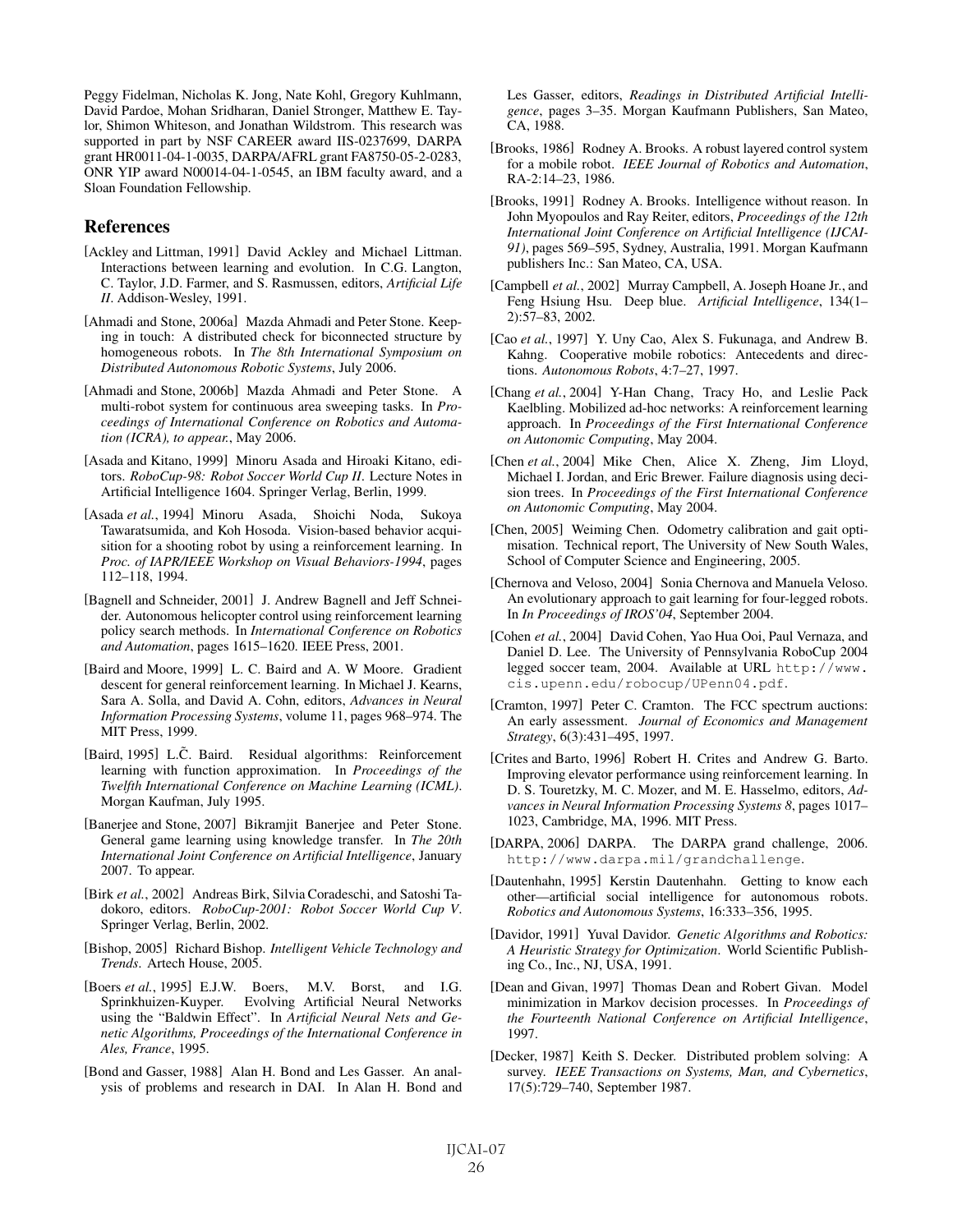- [Dellaert *et al.*, 1999] F Dellaert, D Fox, W Burgard, and S Thrun. Monte carlo localization for mobile robots. In *Proceedings of the IEEE International Conference on Robotics and Automation (ICRA)*, 1999.
- [Dietterich, 2000] Thomas G. Dietterich. Hierarchical reinforcement learning with the MAXQ value function decomposition. *Journal of Artificial Intelligence Research*, 13:227–303, 2000.
- [Dresner and Stone, 2004] Kurt Dresner and Peter Stone. Multiagent traffic management: A reservation-based intersection control mechanism. In *The Third International Joint Conference on Autonomous Agents and Multiagent Systems*, pages 530–537, July 2004.
- [Dueffert and Hoffmann, 2005] Uwe Dueffert and Jan Hoffmann. Reliable and precise gait modeling for a quadruped robot. In *RoboCup 2005: Robot Soccer World Cup IX, Lecture Notes in Artificial Intelligence*. Springer, 2005.
- [Eisenberg, 2000] Anne Eisenberg. In online auctions of the future, it'll be bot vs. bot vs. bot. *The New York Times*, 2000. August 17th.
- [Fawcett, 1993] Tom Elliott Fawcett. Feature discovery for problem solving systems, PhD thesis, University of Massachusetts, Amherst, 1993.
- [Fern *et al.*, 2004] Alan Fern, Robert Givan, Babak Falsafi, and T.N. Vijaykumar. Dynamic feature selection for hardware prediction, 2004. From http://web.engr.oregonstate. edu/<sup>∼</sup>afern/.
- [Fernandez and Veloso, 2006] F. Fernandez and Manuela Veloso. Learning by probabilistic reuse of past policies. In *Proceedings of the 6th International Conference on Autonomous Agents and Multiagent Systems*, 2006.
- [Fidelman and Stone, 2007] Peggy Fidelman and Peter Stone. The chin pinch: A case study in skill learning on a legged robot. In Gerhard Lakemeyer, Elizabeth Sklar, Domenico Sorenti, and Tomoichi Takahashi, editors, *RoboCup-2006: Robot Soccer World Cup X*. Springer Verlag, Berlin, 2007. To appear.
- [Fox *et al.*, 2004] Armando Fox, Emre Kiciman, David Patterson, Michael Jordan, and Randy Katz. Combining statistical monitoring and predictable recovery for self-management. In *Proceedings of 2004 Workshop on Self-Managed Systems (WOSS'04)*, October 2004.
- [French and Messinger, 1994] Robert French and Adam Messinger. Genes, phenes and the Baldwin effect: Learning and evolution in a simulated population. *Artificial Life*, 4:277–282, 1994.
- [Gat, 1995] Erann Gat. On the role of simulation in the study of autonomous mobile robots. In *AAAI-95 Spring Symposium on Lessons Learned from Implemented Software Architectures for Physical Agents.*, Stanford, CA, March 1995.
- [Gat, 1998] Erann Gat. Three-layer architectures. In David Kortenkamp, R. Peter Bonasso, and Robin Murphy, editors, *Artificial Intelligence and Mobile Robots*, pages 195–210. AAAI Press, Menlo Park, CA, 1998.
- [Genesereth and Love, 2005] Michael Genesereth and Nathaniel Love. General game playing: Overview of the AAAI competition. *AI Magazine*, 26(2), 2005.
- [Goldberg, 1989] David E. Goldberg. *Genetic Algorithms in Search, Optimization and Machine Learning*. 1989.
- [Gomez *et al.*, 2001] Faustino Gomez, Doug Burger, and Risto Miikkulainen. A neuroevolution method for dynamic resource allocation on a chip multiprocessor. In *Proceedings of the INNS-*

*IEEE International Joint Conference on Neural Networks*, pages 2355–2361. IEEE, 2001.

- [Gruau and Whitley, 1993] Frederic Gruau and Darrell Whitley. Adding learning to the cellular development of neural networks: Evolution and the Baldwin effect. *Evolutionary Computation*, 1:213–233, 1993.
- [Gruau et al., 1996] Frederic Gruau, Darrell Whitley, and Larry Pyeatt. A comparison between cellular encoding and direct encoding for genetic neural networks. In *Genetic Programming 1996: Proceedings of the First Annual Conference*, pages 81–89, 1996.
- [Hinton and Nowlan, 1987] Geoffrey E. Hinton and Steven J. Nowlan. How learning can guide evolution. *Complex Systems*, 1:495–502, 1987.
- [Hornby et al., 1999] G. S. Hornby, M. Fujita, S. Takamura, T. Yamamoto, and O. Hanagata. Autonomous evolution of gaits with the Sony quadruped robot. In Wolfgang Banzhaf, Jason Daida, Agoston E. Eiben, Max H. Garzon, Vasant Honavar, Mark Jakiela, and Robert E. Smith, editors, *Proceedings of the Genetic and Evolutionary Computation Conference*, volume 2, pages 1297–1304, Orlando, Florida, USA, 13-17 1999. Morgan Kaufmann.
- [Hornby *et al.*, 2000] G.S. Hornby, S. Takamura, J. Yokono, O. Hanagata, T. Yamamoto, and M. Fujita. Evolving robust gaits with AIBO. In *IEEE International Conference on Robotics and Automation*, pages 3040–3045, 2000.
- [Huber and Durfee, 1995] Marcus J. Huber and Edmund H. Durfee. Deciding when to commit to action during observation-based coordination. In *Proceedings of the First International Conference on Multi-Agent Systems*, pages 163–170, Menlo Park, California, June 1995. AAAI Press.
- [Johnson, 2005] R. Colin Johnson. Steady pace takes DARPA race. *EE Times*, October 2005. Accessed at http://www. eetimes.com.
- [Jong and Stone, 2005] Nicholas K. Jong and Peter Stone. State abstraction discovery from irrelevant state variables. In *Proceedings of the Nineteenth International Joint Conference on Artificial Intelligence*, pages 752–757, August 2005.
- [Kaminka *et al.*, 2003] Gal A. Kaminka, Pedro U. Lima, and Raul Rojas, editors. *RoboCup-2002: Robot Soccer World Cup VI*. Springer Verlag, Berlin, 2003.
- [Kephart and Chess, 2003] Jeffrey O. Kephart and David M. Chess. The vision of autonomic computing. *Computer*, pages 41–50, January 2003.
- [Kim and Uther, 2003] Min Sub Kim and William Uther. Automatic gait optimisation for quadruped robots. In *Australasian Conference on Robotics and Automation*, Brisbane, December 2003.
- [Kitano *et al.*, 1997a] Hiroaki Kitano, Yasuo Kuniyoshi, Itsuki Noda, Minoru Asada, Hitoshi Matsubara, and Eiichi Osawa. RoboCup: A challenge problem for AI. *AI Magazine*, 18(1):73– 85, Spring 1997.
- [Kitano *et al.*, 1997b] Hiroaki Kitano, Milind Tambe, Peter Stone, Manuela Veloso, Silvia Coradeschi, Eiichi Osawa, Hitoshi Matsubara, Itsuki Noda, and Minoru Asada. The RoboCup synthetic agent challenge 97. In *Proceedings of the Fifteenth International Joint Conference on Artificial Intelligence*, pages 24–29, San Francisco, CA, 1997. Morgan Kaufmann.
- [Kitano, 1998] Hiroaki Kitano, editor. *RoboCup-97: Robot Soccer World Cup I*. Springer Verlag, Berlin, 1998.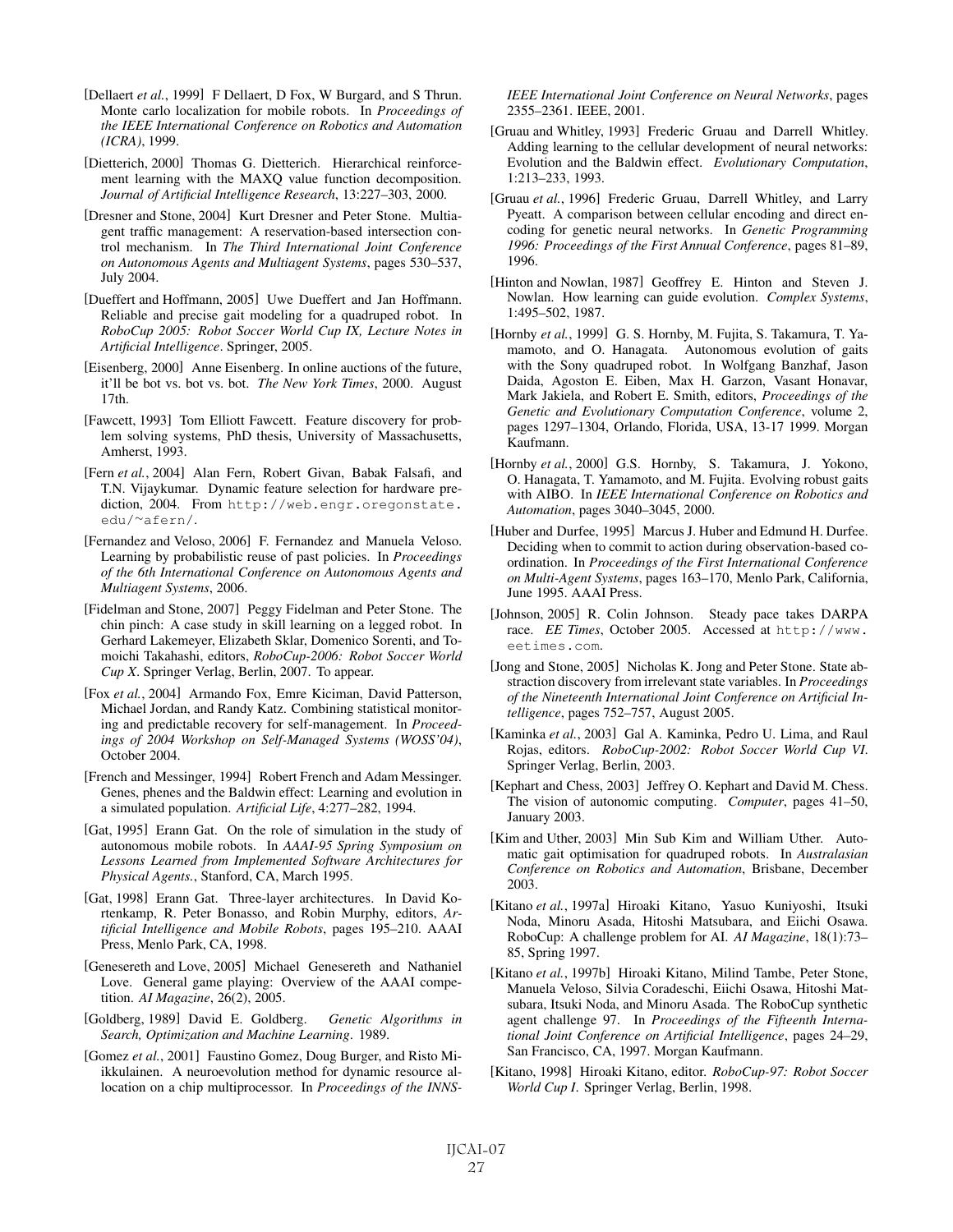- [Kohl and Stone, 2004a] Nate Kohl and Peter Stone. Policy gradient reinforcement learning for fast quadrupedal locomotion. In *Proceedings of the IEEE International Conference on Robotics and Automation*, May 2004.
- [Kohl and Stone, 2004b] Nate Kohl and Peter Stone. Policy gradient reinforcement learning for fast quadrupedal locomotion. In *Proceedings of the IEEE International Conference on Robotics and Automation*, volume 3, pages 2619–2624, May 2004.
- [Koller, 2001] Daphne Koller. Representation, reasoning, learning, August 2001. IJCAI Computers and Thought Award talk.
- [Kolter and Maloof, 2004] J.Z. Kolter and M.A. Maloof. Learning to detect malicious executables in the wild. In *Proceedings of the Tenth ACM SIGKDD International Conference on Knowledge Discovery and Data Mining*, pages 470–478, New York, NY, 2004. ACM Press. Best Application Paper.
- [Konidaris and Barto, 2006] George Konidaris and Andrew Barto. Autonomous shaping: Knowledge transfer in reinforcement learning. In *Proceedings of the 23rd Internation Conference on Machine Learning*, pages 489–496, 2006.
- [Kuhlmann et al., 2005] Gregory Kuhlmann, Peter Stone, and Justin Lallinger. The UT Austin Villa 2003 champion simulator coach: A machine learning approach. In Daniele Nardi, Martin Riedmiller, and Claude Sammut, editors, *RoboCup-2004: Robot Soccer World Cup VIII*, volume 3276 of *Lecture Notes in Artificial Intelligence*, pages 636–644. Springer Verlag, Berlin, 2005.
- [Kuhlmann *et al.*, 2006a] Gregory Kuhlmann, Kurt Dresner, and Peter Stone. Automatic heuristic construction in a complete general game player. In *Proceedings of the Twenty-First National Conference on Artificial Intelligence*, pages 1457–62, July 2006.
- [Kuhlmann *et al.*, 2006b] Gregory Kuhlmann, William B. Knox, and Peter Stone. Know thine enemy: A champion RoboCup coach agent. In *Proceedings of the Twenty-First National Conference on Artificial Intelligence*, pages 1463–68, July 2006.
- [Kwok et al., 2003] C. Kwok, D. Fox, and M. Meila. Adaptive realtime particle filters for robot localization. In *Proc. of the IEEE International Conference on Robotics & Automation*, 2003.
- [Lagoudakis and Parr, 2003] Michail G. Lagoudakis and Ronald Parr. Least-squares policy iteration. *Journal of Machine Learning Research*, 4(2003):1107–1149, 2003.
- [Li et al., 2006] Lihong Li, Thomas J. Walsh, and Michael L. Littman. Towards a unified theory of state abstractions for MDPs. In *Proceedings of the Ninth International Symposium on Artificial Intelligence and Mathematics*, pages 531–539, 2006.
- [Liblit *et al.*, 2003] Ben Liblit, Alex Aiken, Alice X. Zheng, and Michael I. Jordan. Bug isolation via remote program sampling. In *Programming Languages Design and Implementation (PLDI)*, June 2003.
- [Liblit et al., 2005] B. Liblit, M. Naik, A. X. Zheng, A. Aiken, and M. I. Jordan. Scalable statistical bug isolation. In *PLDI*, 2005.
- [Mackworth, 1993] A. K. Mackworth. On seeing robots. In A. Basu and X. Li, editors, *Computer Vision: Systems, Theory, and Applications*, pages 1–13. World Scientific Press, Singapore, 1993.
- [Maclin *et al.*, 2005] R. Maclin, J. Shavlik, L. Torrey, T. Walker, and E. Wild. Giving advice about preferred actions to reinforcement learners via knowledge-based kernel regression. In *Proceedings of the 20th National Conference on Artificial Intelligence*, 2005.
- [Mesnier *et al.*, 2004] Michael Mesnier, Eno Thereska, Gregory R. Ganger, Daniel Ellard, and Margo Seltzer. File classification in

self-\* storage systems. In *Proceedings of the First International Conference on Autonomic Computing*, May 2004.

- [Minsky, 1988] Marvin L. Minsky. *The Society of Mind*. Simon & Schuster, 1988.
- [Mitchell, 1983] Tom Mitchell. Learning and problem-solving. In *Proceedings of the Eighth International Joint Conference on Artificial Intelligence*, Karlsruhe, Germany, August 1983. Computers and Thought Award Paper.
- [Montemerlo *et al.*, 2006] M. Montemerlo, S. Thrun, H. Dahlkamp, D. Stavens an, and S. Strohband. Winning the DARPA Grand Challenge with an AI robot. In *Proceedings of the AAAI National Conference on Artificial Intelligence*, Boston, MA, July 2006.
- [Murray *et al.*, 2005] Joseph F. Murray, Gordon F. Hughes, and Kenneth Kreutz-Delgado. Machine learning methods for predicting failures in hard drives: A multiple-instance application. *Journal of Machine Learning research*, 6:783–816, May 2005.
- [Nardi *et al.*, 2005] Daniele Nardi, Martin Riedmiller, and Claude Sammut, editors. *RoboCup-2004: Robot Soccer World Cup VIII*. Springer Verlag, Berlin, 2005.
- [Newsome *et al.*, 2005] James Newsome, Brad Karp, and Dawn Song. Polygraph: Automatically generating signatures for polymorphic worms. In *The IEEE Symposium on Security and Privacy*, May 2005.
- [Ng and Russell, 2000] Andrew Y. Ng and Stuart Russell. Algorithms for inverse reinforcement learning. In *Proc. 17th International Conf. on Machine Learning*, 2000.
- [Ng *et al.*, 2004] Andrew Y. Ng, H. Jin Kim, Michael I. Jordan, and Shankar Sastry. Autonomous helicopter flight via reinforcement learning. In *Advances in Neural Information Processing Systems 17*. MIT Press, 2004. To Appear.
- [Noda *et al.*, 1998] Itsuki Noda, Hitoshi Matsubara, Kazuo Hiraki, and Ian Frank. Soccer server: A tool for research on multiagent systems. *Applied Artificial Intelligence*, 12:233–250, 1998.
- [Noda *et al.*, 2006] Itsuki Noda, Adam Jacoff, Ansgar Bredenfeld, and Yasutake Takahashi, editors. *RoboCup-2005: Robot Soccer World Cup IX*. Springer Verlag, Berlin, 2006.
- [Nolfi *et al.*, 1994] Stefano Nolfi, Jeffery L. Elman, and Domenico Parisi. Learning and evolution in neural networks. *Adaptive Behavior*, 2:5–28, 1994.
- [Pardoe and Stone, 2006] David Pardoe and Peter Stone. TacTex-2005: A champion supply chain management agent. In *Proceedings of the Twenty-First National Conference on Artificial Intelligence*, pages 1489–94, July 2006.
- [Pardoe *et al.*, 2006] David Pardoe, Peter Stone, Maytal Saar-Tsechansky, and Kerem Tomak. Adaptive mechanism design: A metalearning approach. In *The Eighth International Conference on Electronic Commerce*, August 2006. To appear.
- [Parker, 2002] Lynne E. Parker. Distributed algorithms for multirobot observation of multiple moving targets. *Autonomous Robots*, 12(3):231–255, 2002.
- [Parkes, 2001] David C. Parkes. *Iterative Combinatorial Auctions: Achieving Economic and Computational Efficiency*. PhD thesis, Department of Computer and Information Science, University of Pennsylvania, May 2001.
- [Pell, 1993] Barney Pell. Strategy generation and evaluation for meta-game playing. PhD thesis, University of Cambridge, 1993.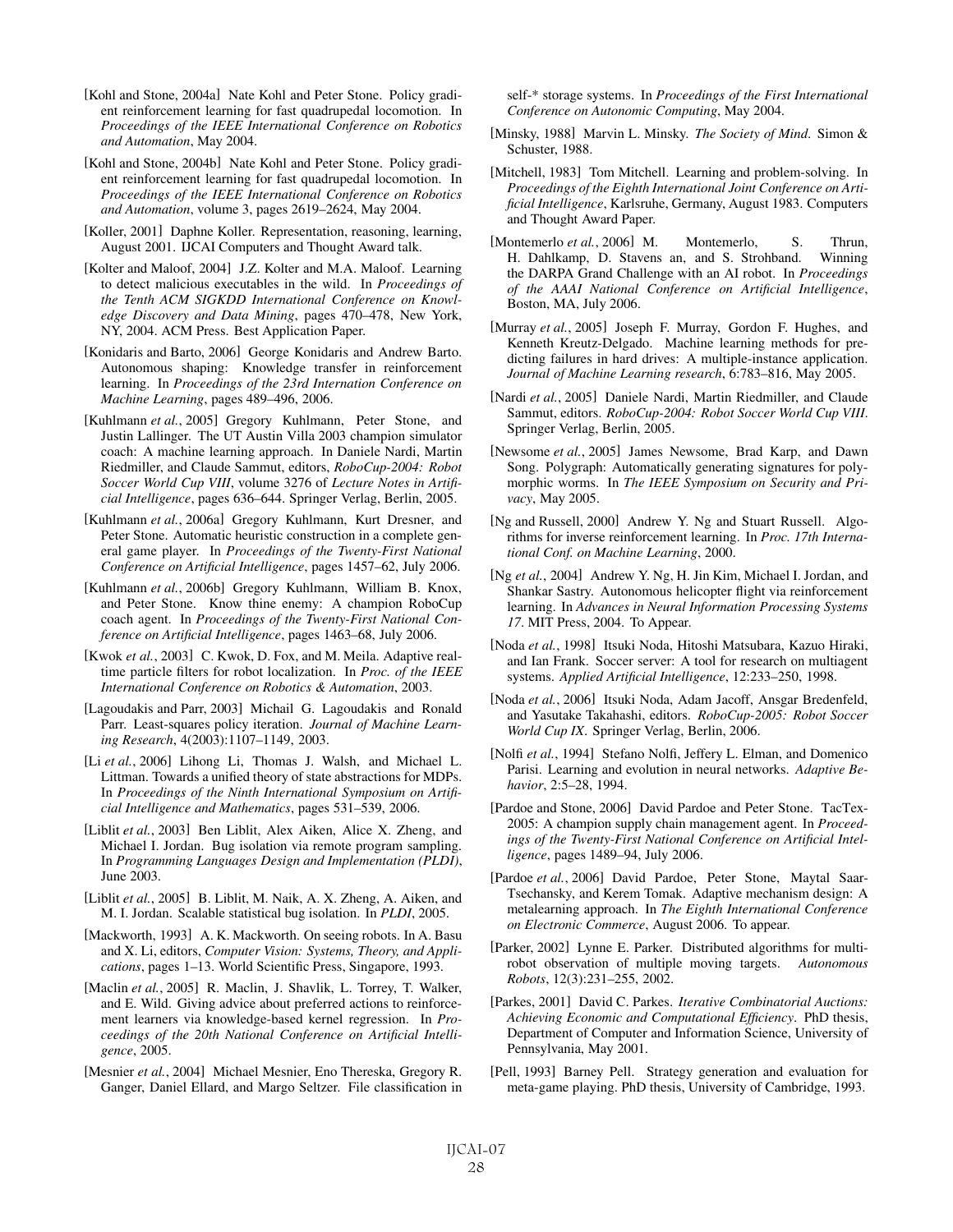- [Phelps *et al.*, 2002] Steve Phelps, Peter Mc Burnley, Simon Parsons, and Elizabeth Sklar. Co-evolutionary auction mechanism design. In *Agent Mediated Electronic Commerce IV*, volume 2531 of *Lecture Notes in Artificial Intelligence*. Springer Verlag, 2002.
- [Polani *et al.*, 2004] Daniel Polani, Brett Browning, Andrea Bonarini, and Kazuo Yoshida, editors. *RoboCup-2003: Robot Soccer World Cup VII*. Springer Verlag, Berlin, 2004.
- [Pormerleau, 1993] Dean A. Pormerleau. *Neural Network Perception for Mobile Robot Guidance*. Kluwer Academic Publishers, 1993.
- [Porta and Celaya, 2001] J. M. Porta and E. Celaya. Efficient gait generation using reinforcement learning. In *Proceedings of the Fourth International Conference on Climbing and Walking Robots*, pages 411–418, 2001.
- [Quinlan *et al.*, 2003] Michael J. Quinlan, Stephen K. Chalup, and Richard H. Middleton. Techniques for improving vision and locomotion on the sony aibo robot. In *Proceedings of the 2003 Australasian Conference on Robotics and Automation*, December 2003.
- [Quinlan *et al.*, 2005] Michael J. Quinlan, Steven P. Nicklin, Kenny Hong, Naomi Henderson, Stephen R. Young, Timothy G. Moore, Robin Fisher, Phavanna Douangboupha, and Stephan K. Chalup. The 2005 nubots team report. Technical report, The University of Newcastle, School of Electrical Engineering and Computer Science, 2005.
- [Quinlan, 1993] J. Ross Quinlan. *C4.5: Programs for Machine Learning*. Morgan Kaufmann, San Mateo, CA, 1993.
- [Ravindran and Barto, 2003] Balaraman Ravindran and Andrew G. Barto. SMDP homomorphisms: An algebraic approach to abstraction in semi-Markov decision processes. In *Proceedings of the Eighteenth International Joint Conference on Artificial Intelligence*, 2003.
- [Reynolds, 1999] Craig W. Reynolds. Steering behaviors for autonomous characters. In *Proceedings of the Game Developers Conference*, pages 763–782, 1999.
- [Riley and Veloso, 2000] Patrick Riley and Manuela Veloso. On behavior classification in adversarial environments. In *Proceedings of the Seventeenth National Conference on Artificial Intelligence (AAAI-2000)*, 2000.
- [Riley and Veloso, 2002] Patrick Riley and Manuela Veloso. Recognizing probabilistic opponent movement models. In A. Birk, S. Coradeschi, and S. Tadokoro, editors, *RoboCup-2001: The Fifth RoboCup Competitions and Conferences*. Springer Verlag, Berlin, 2002.
- [Riley *et al.*, 2002] Patrick Riley, Manuela Veloso, and Gal Kaminka. An empirical study of coaching. In H. Asama, T. Arai, T. Fukuda, and T. Hasegawa, editors, *Distributed Autonomous Robotic Systems 5*, pages 215–224. Springer-Verlag, 2002.
- [Roefer *et al.*, 2005] T. Roefer, R. Brunn, S. Czarnetzki, M. Dassler, M. Hebbel, M. Juengel, T. Kerkhof, W. Nistico, T. Oberlies, C. Rohde, M. Spranger, and C. Zarges. Germanteam 2005. In *RoboCup 2005: Robot Soccer World Cup IX, Lecture Notes in Artificial Intelligence*. Springer, 2005.
- [Rofer et al., 2003] T. Rofer, H.-D. Burkhard, U. Duffert, J. Hoffman, D. Gohring, M. Jungel, M. Lotzach, O. v. Stryk, R. Brunn, M. Kallnik, M. Kunz, S. Petters, M. Risler, M. Stelzer, I. Dahm, M. Wachter, K. Engel, A. Osterhues, C. Schumann, and J. Ziegler. Germanteam robocup 2003. Technical report, 2003.
- [Rofer, 2004] T. Rofer. Evolutionary gait-optimization using a fitness function based on proprioception. In Daniele Nardi, Martin Riedmiller, and Claude Sammut, editors, *RoboCup-2004: Robot Soccer World Cup VIII*. Springer Verlag, Berlin, 2004.
- [Rogers *et al.*, 1999] Seth Rogers, Claude-Nicolas Flechter, and Pat Langley. An adaptive interactive agent for route advice. In Oren Etzioni, Jörg P. Müller, and Jeffrey M. Bradshaw, editors, Pro*ceedings of the Third International Conference on Autonomous Agents (Agents'99)*, pages 198–205, Seattle, WA, USA, 1999. ACM Press.
- [Russell, 1995] Stuart Russell. Rationality and intelligence. 1995. Computers and Thought Award Paper.
- [Sandholm, 2003] Tuomas Sandholm. Making markets and democracy work: A story of incentives and computing. In *Proceedings of the International Joint Conference on Artificial Intelligence*, pages 1649–1671, 2003. Computers and Thought Award Paper.
- [Schaeffer *et al.*, 1992] Jonathan Schaeffer, Joseph C. Culberson, Norman Treloar, Brent Knight, Paul Lu, and Duane Szafron. A world championship caliber checkers program. *Artificial Intelligence*, 53(2-3):273–289, 1992.
- [Schonberg *et al.*, 1995] T. Schonberg, M. Ojala, J. Suomela, A. Torpo, and A. Halme. Positioning an autonomous off-road vehicle by using fused DGPS and inertial navigation. In *2nd IFAC Conference on Intelligent Autonomous Vehicles*, pages 226–231, 1995.
- [Selfridge *et al.*, 1985] O. Selfridge, R. S. Sutton, and Andrew G. Barto. Training and tracking in robotics. In *Proceedings of the Ninth International Joint Conference on Artificial Intelligence*, pages 670–672, 1985.
- [Singh, 1992] Satinder P. Singh. Transfer of learning by composing solutions of elemental sequential tasks. *Machine Learning*, 8:323–339, 1992.
- [Soni and Singh, 2006] Vishal Soni and Satinder Singh. Using homomorphisms to transfer options across continuous reinforcement learning domains. In *Proceedings of the Twenty First National Conference on Artificial Intelligence*, July 2006.
- [Sony, 2004] Sony. Aibo robot, 2004. http://www.sony. net/Products/aibo.
- [Sridharan and Stone, 2005a] Mohan Sridharan and Peter Stone. Autonomous color learning on a mobile robot. In *Proceedings of the Twentieth National Conference on Artificial Intelligence*, July 2005.
- [Sridharan and Stone, 2005b] Mohan Sridharan and Peter Stone. Real-time vision on a mobile robot platform. In *IEEE/RSJ International Conference on Intelligent Robots and Systems*, August 2005.
- [Sridharan and Stone, 2005c] Mohan Sridharan and Peter Stone. Towards illumination invariance in the legged league. In Daniele Nardi, Martin Riedmiller, and Claude Sammut, editors, *RoboCup-2004: Robot Soccer World Cup VIII*, volume 3276 of *Lecture Notes in Artificial Intelligence*, pages 196–208. Springer Verlag, Berlin, 2005.
- [Sridharan and Stone, 2007] Mohan Sridharan and Peter Stone. Color learning on a mobile robot: Towards full autonomy under changing illumination. In *The 20th International Joint Conference on Artificial Intelligence*, January 2007. To appear.
- [Stanley and Miikkulainen, 2002] Kenneth O. Stanley and Risto Miikkulainen. Evolving neural networks through augmenting topologies. *Evolutionary Computation*, 10(2):99–127, 2002.